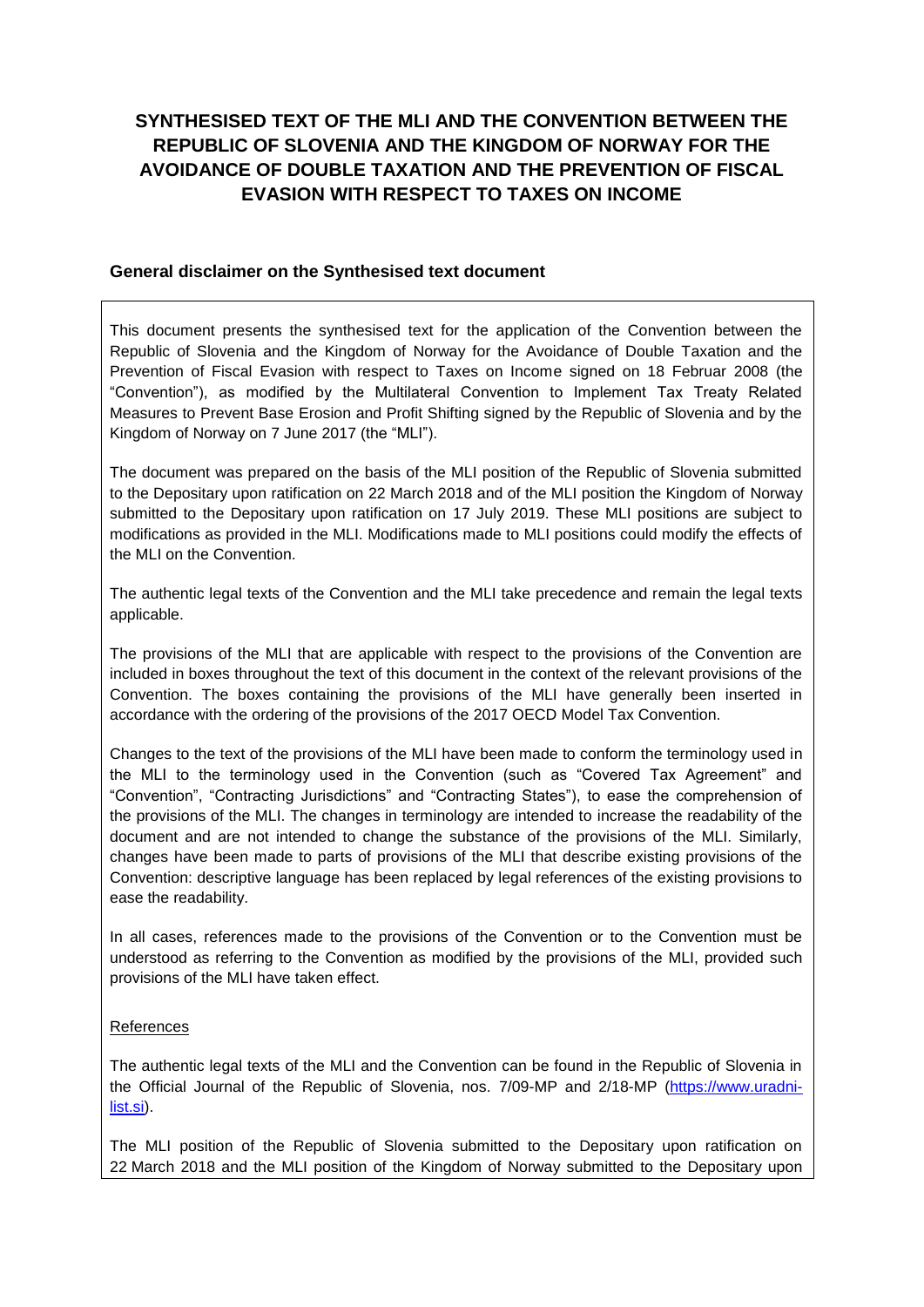ratification on 17 July 2019 can be found [on the MLI Depositary \(OECD\) webpage.](http://www.oecd.org/tax/treaties/beps-mli-signatories-and-parties.pdf)

#### **Disclaimer on the entry into effect of the provisions of the MLI**

The provisions of the MLI applicable to the Convention do not take effect on the same dates as the original provisions of the Convention. Each of provisions of the MLI could take effect on different dates, depending on the types of taxes involved (taxes withheld at source or other taxes levied) and on the choices made by the Republic of Slovenia and the Kingdom of Norway in their MLI positions.

Dates of the deposit of instruments of ratification, acceptance or approval: 22 March 2018 for the Republic of Slovenia and 17 July 2019 for the Kingdom of Norway.

Entry into force of the MLI: 1 July 2018 for the Republic of Slovenia and 1 November 2019 for the Kingdom of Norway.

The provisions of the MLI have effect with respect to the Convention:

- with respect to taxes withheld at source on amounts paid or credited to non-residents, where the event giving rise to such taxes occurs on or after 1 January 2020;
- with respect to all other taxes levied by each Contracting State, for taxes levied with respect to taxable periods beginning on or after 1 May 2020.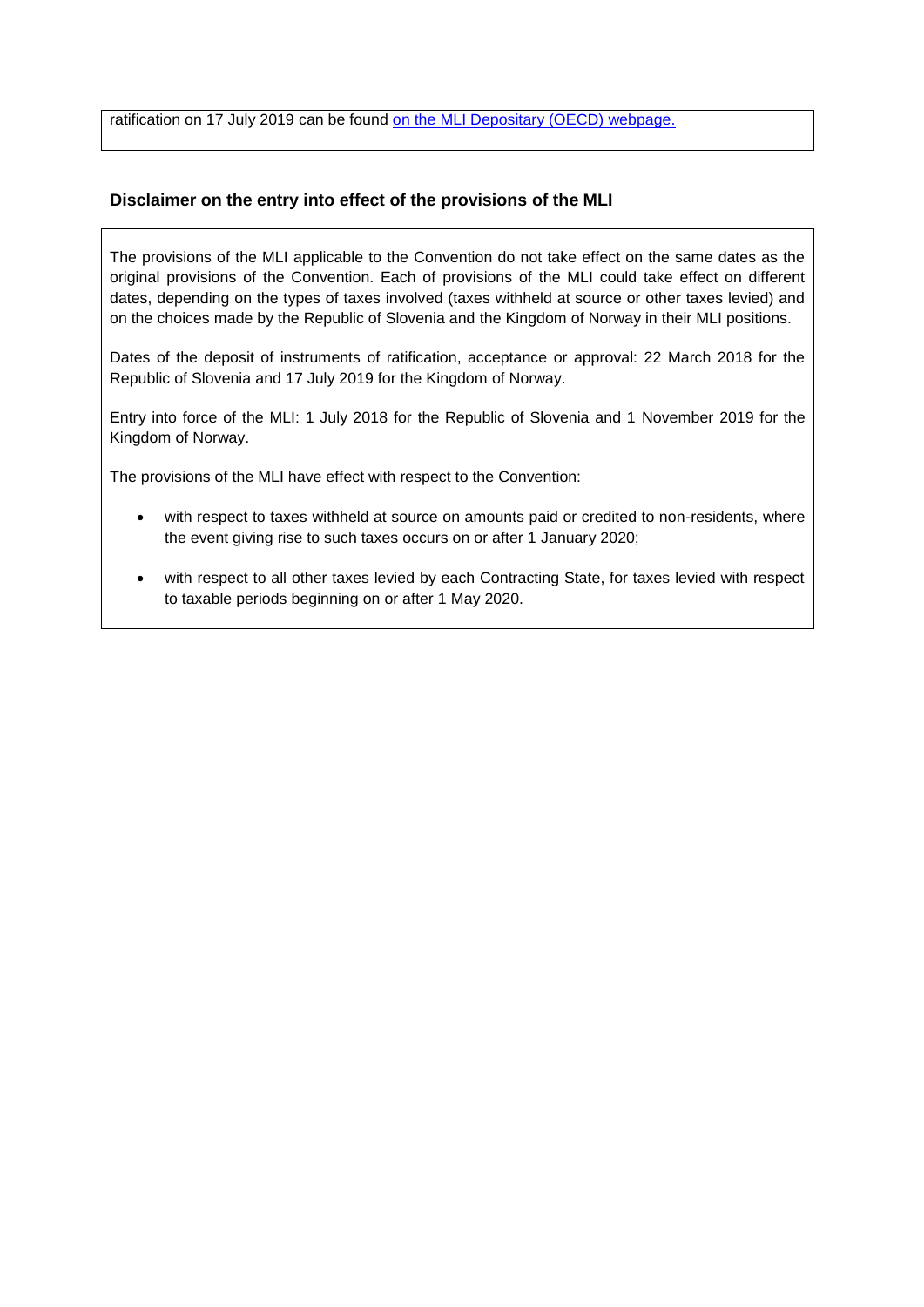# **C O N V E N T I O N**

# **BETWEEN THE REPUBLIC OF SLOVENIA AND THE KINGDOM OF NORWAY FOR THE AVOIDANCE OF DOUBLE TAXATION AND THE PREVENTION OF FISCAL EVASION WITH RESPECT TO TAXES ON INCOME**

The Republic of Slovenia and the Kingdom of Norway

**[REPLACED by paragraph 1 and paragraph 3 of Article 6 of the MLI]** [desiring to conclude a Convention for the Avoidance of Double Taxation and the Prevention of Fiscal Evasion with respect to taxes on income]

*The following paragraph 1 and paragraph 3 of Article 6 of the MLI replace the text referring to an intent to eliminate double taxation in the preamble of this Convention:*

ARTICLE 6 OF THE MLI – PURPOSE OF A COVERED TAX AGREEMENT

Intending to eliminate double taxation with respect to the taxes covered by *this Convention* without creating opportunities for non-taxation or reduced taxation through tax evasion or avoidance (including through treaty-shopping arrangements aimed at obtaining reliefs provided in *the Convention* for the indirect benefit of residents of third jurisdictions),

Desiring to further develop their economic relationship and to enhance their co-operation in tax matters,

have agreed as follows:

# CHAPTER I SCOPE OF THE CONVENTION

#### Article 1

### PERSONS COVERED

This Convention shall apply to persons who are residents of one or both of the Contracting States.

#### Article 2

### TAXES COVERED

1. This Convention shall apply to taxes on income imposed on behalf of a Contracting State or of its political subdivisions or local authorities, irrespective of the manner in which they are levied.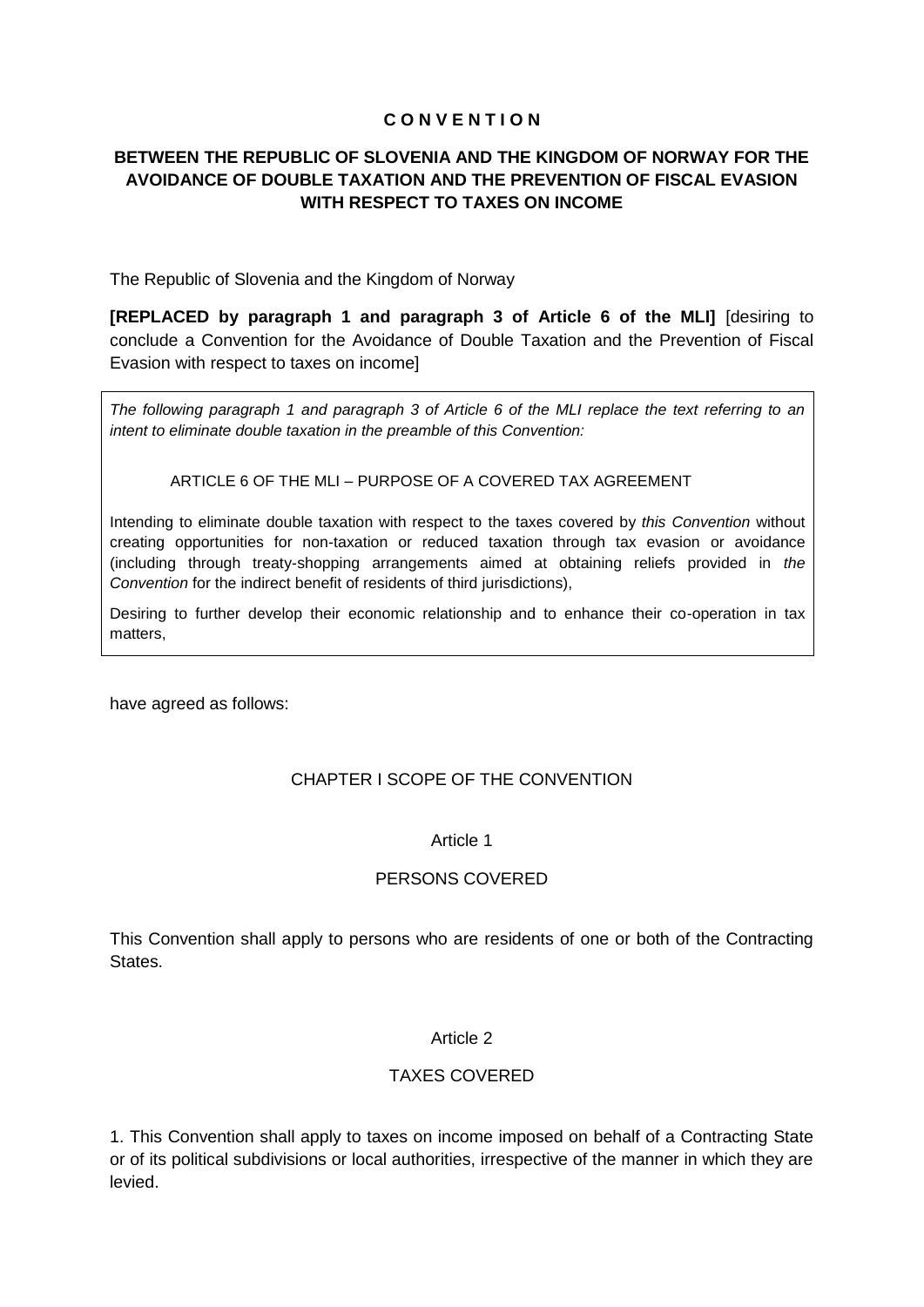2. There shall be regarded as taxes on income all taxes imposed on total income or on elements of income, including taxes on gains from the alienation of movable or immovable property, taxes on the total amounts of wages or salaries paid by enterprises, as well as taxes on capital appreciation.

3. The existing taxes to which the Convention shall apply are in particular:

- a) in Norway:
	- (i) the tax on general income (skatt på alminnelig inntekt);
	- (ii) the tax on personal income (skatt på personinntekt);
	- (iii) the special tax on petroleum income (særlig skatt på petroleumsinntekt);
	- (iv) the resource rent tax on income from production of hydroelectric power (grunnrenteskatt på inntekt fra produksjon av vannkraft);
	- (v) the withholding tax on dividends (kildeskatt på utbytter);
	- (vi) the tax on remuneration to non-resident artistes and sportsmen (skatt på honorar til utenlandske artister m.v.);

(hereinafter referred to as "Norwegian tax");

- b) in Slovenia:
	- (i) the tax on income of legal persons (davek od dohodkov pravnih oseb);
	- (ii) the tax on income of individuals (dohodnina);

(hereinafter referred to as "Slovenian tax").

4. The Convention shall apply also to any identical or substantially similar taxes that are imposed by either Contracting State after the date of signature of the Convention in addition to, or in place of, the existing taxes. The competent authorities of the Contracting States shall notify each other of any significant changes that have been made in their taxation laws.

# CHAPTER II DEFINITIONS

### Article 3

### GENERAL DEFINITIONS

- 1. For the purposes of this Convention, unless the context otherwise requires:
	- a) the term "Norway" means the Kingdom of Norway, including any area outside the territorial waters of the Kingdom of Norway where the Kingdom of Norway, according to Norwegian legislation and in accordance with international law, may exercise her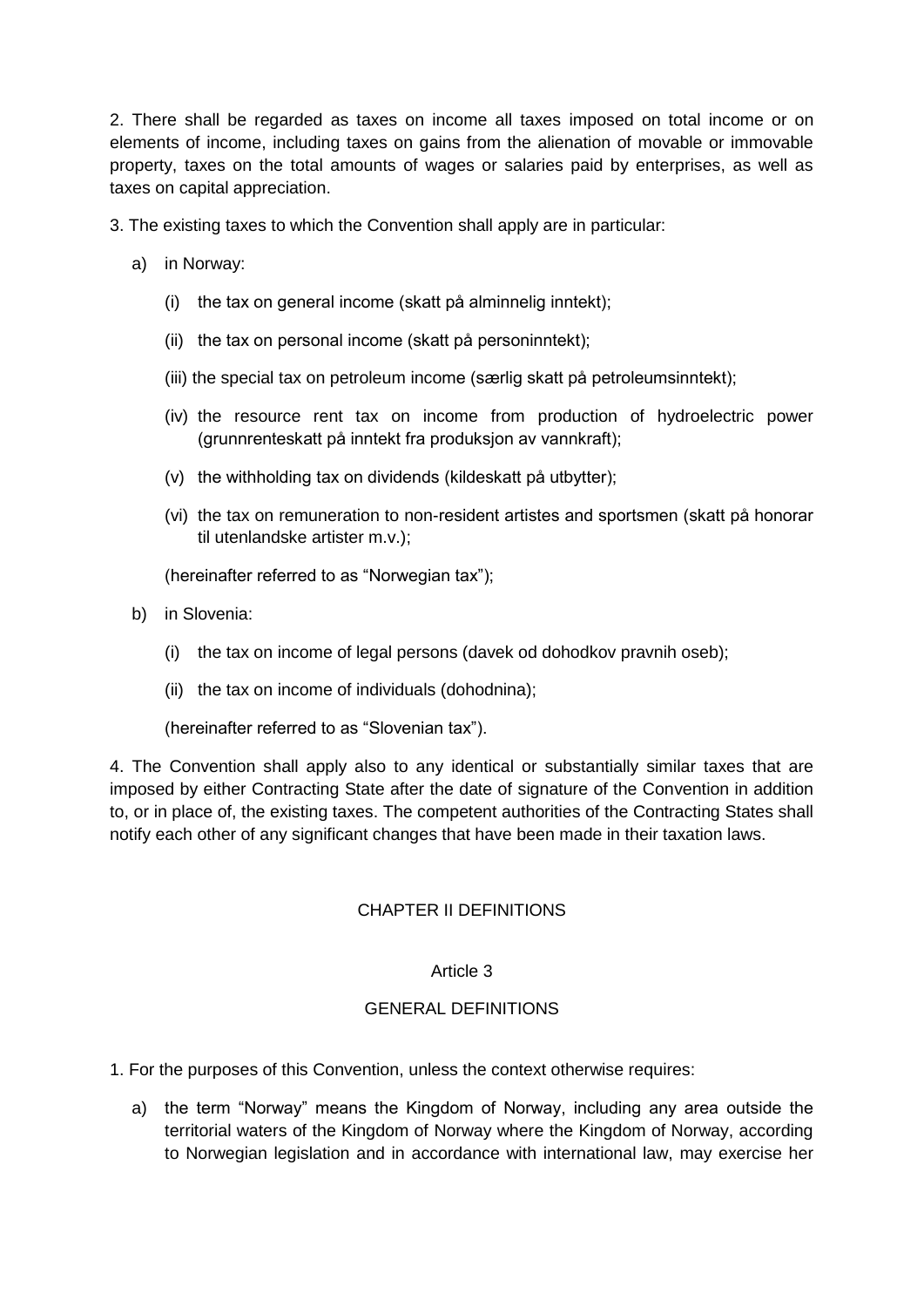rights with respect to the seabed and subsoil and their natural resources; the term does not comprise Svalbard, Jan Mayen and the Norwegian dependencies ("biland");

- b) the term "Slovenia" means the Republic of Slovenia and, when used in geographical sense, means the territory of Slovenia as well as those maritime areas over which Slovenia may exercise sovereign or jurisdictional rights according to Slovenian legislation and in accordance with international law;
- c) the term "nationals" means:
	- (i) all individuals possessing the nationality of a Contracting State;
	- (ii) all legal persons, partnerships and associations deriving their status as such from the laws in force in a Contracting State;
- d) the term "person" includes an individual, a company and any other body of persons;
- e) the term "company" means any body corporate or any entity which is treated as a body corporate for tax purposes;
- f) the terms "a Contracting State" and "the other Contracting State" mean Norway or Slovenia as the context requires;
- g) the term "enterprise" applies to the carrying on of any business;
- h) the terms "enterprise of a Contracting State" and "enterprise of the other Contracting State" mean respectively an enterprise carried on by a resident of a Contracting State and an enterprise carried on by a resident of the other Contracting State;
- i) the term "international traffic" means any transport by a ship or aircraft operated by an enterprise of a Contracting State, except when the ship or aircraft is operated solely between places in the other Contracting State;
- j) the term "competent authority" means:
	- (i) in Norway, the Minister of Finance or the Minister's authorised representative;
	- (ii) in Slovenia, the Ministry of Finance or its authorised representative;
- k) the term "business" includes the performance of professional services and of other activities of an independent character.

2. As regards the application of the Convention at any time by a Contracting State, any term not defined therein shall, unless the context otherwise requires, have the meaning that it has at that time under the law of that State for the purposes of the taxes to which the Convention applies, any meaning under the applicable tax laws of that State prevailing over a meaning given to the term under other laws of that State.

Article 4

RESIDENT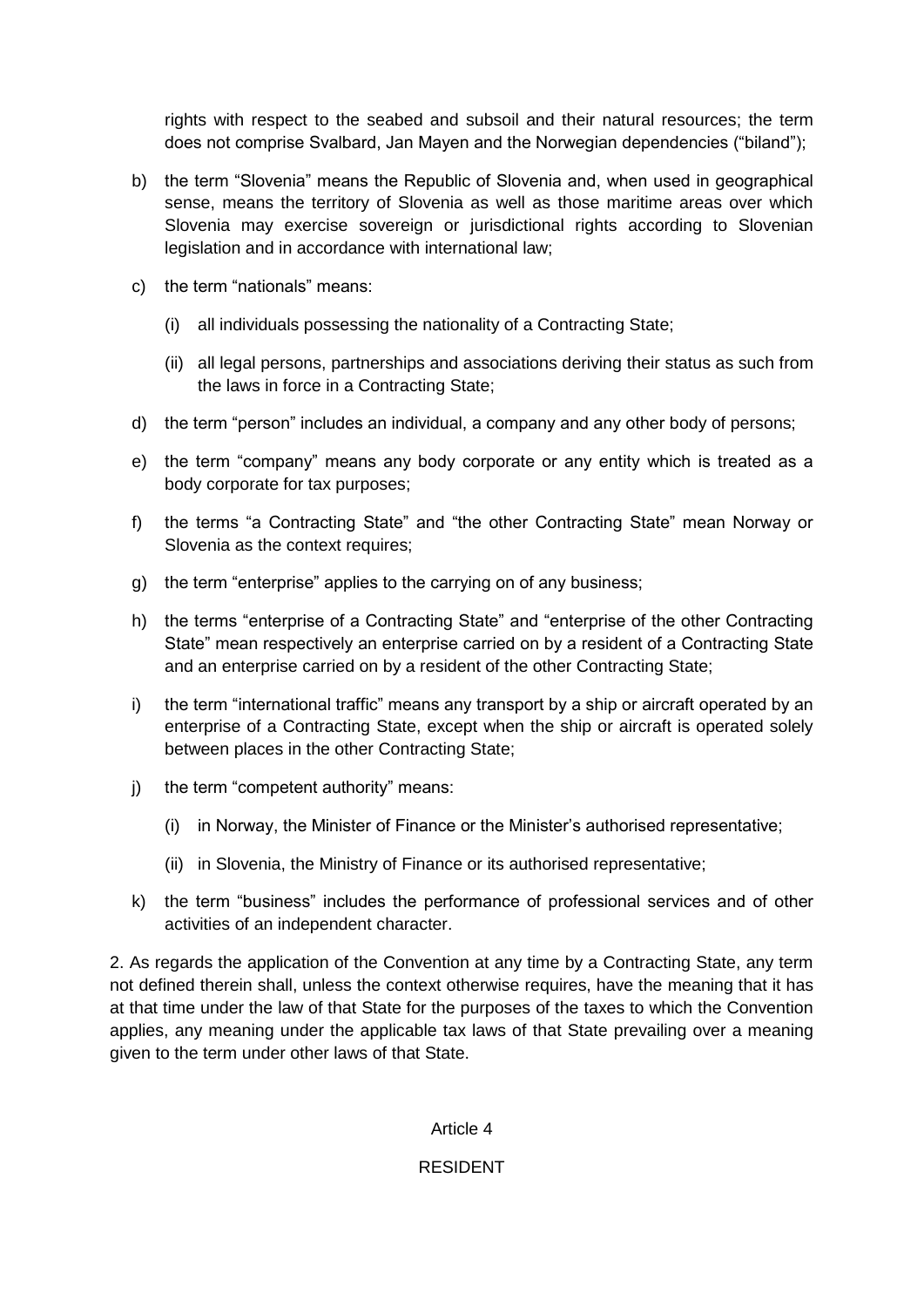1. For the purposes of this Convention, the term "resident of a Contracting State" means any person who, under the laws of that State, is liable to tax therein by reason of his domicile, residence, place of management or any other criterion of a similar nature, and also includes that State and any political subdivision or local authority thereof. This term, however, does not include any person who is liable to tax in that State in respect only of income from sources in that State.

2. Where by reason of the provisions of paragraph 1 an individual is a resident of both Contracting States, then his status shall be determined as follows:

- a) he shall be deemed to be a resident only of the State in which he has a permanent home available to him; if he has a permanent home available to him in both States, he shall be deemed to be a resident only of the State with which his personal and economic relations are closer (centre of vital interests);
- b) if the State in which he has his centre of vital interests cannot be determined, or if he has not a permanent home available to him in either State, he shall be deemed to be a resident only of the State in which he has an habitual abode;
- c) if he has an habitual abode in both States or in neither of them, he shall be deemed to be a resident only of the State of which he is a national;
- d) if he is a national of both States or of neither of them, the competent authorities of the Contracting States shall settle the question by mutual agreement.

3. **[REPLACED by paragraph 1 of Article 4 of the MLI]** [Where by reason of the provisions of paragraph 1, a person other than an individual is a resident of both Contracting States, then it shall be deemed to be a resident only of the State in which its place of effective management is situated.]

*The following paragraph 1 of Article 4 of the MLI replaces paragraph 3 of Article 4 of this Convention:*

### ARTICLE 4 OF THE MLL – DUAL RESIDENT ENTITIES

Where by reason of the provisions of *the Convention* a person other than an individual is a resident of both *Contracting States*, the competent authorities of the *Contracting States* shall endeavour to determine by mutual agreement the *Contracting State* of which such person shall be deemed to be a resident for the purposes of *the Convention*, having regard to its place of effective management, the place where it is incorporated or otherwise constituted and any other relevant factors. In the absence of such agreement, such person shall not be entitled to any relief or exemption from tax provided by *the Convention* except to the extent and in such manner as may be agreed upon by the competent authorities of the *Contracting States*.

Article 5

PERMANENT ESTABLISHMENT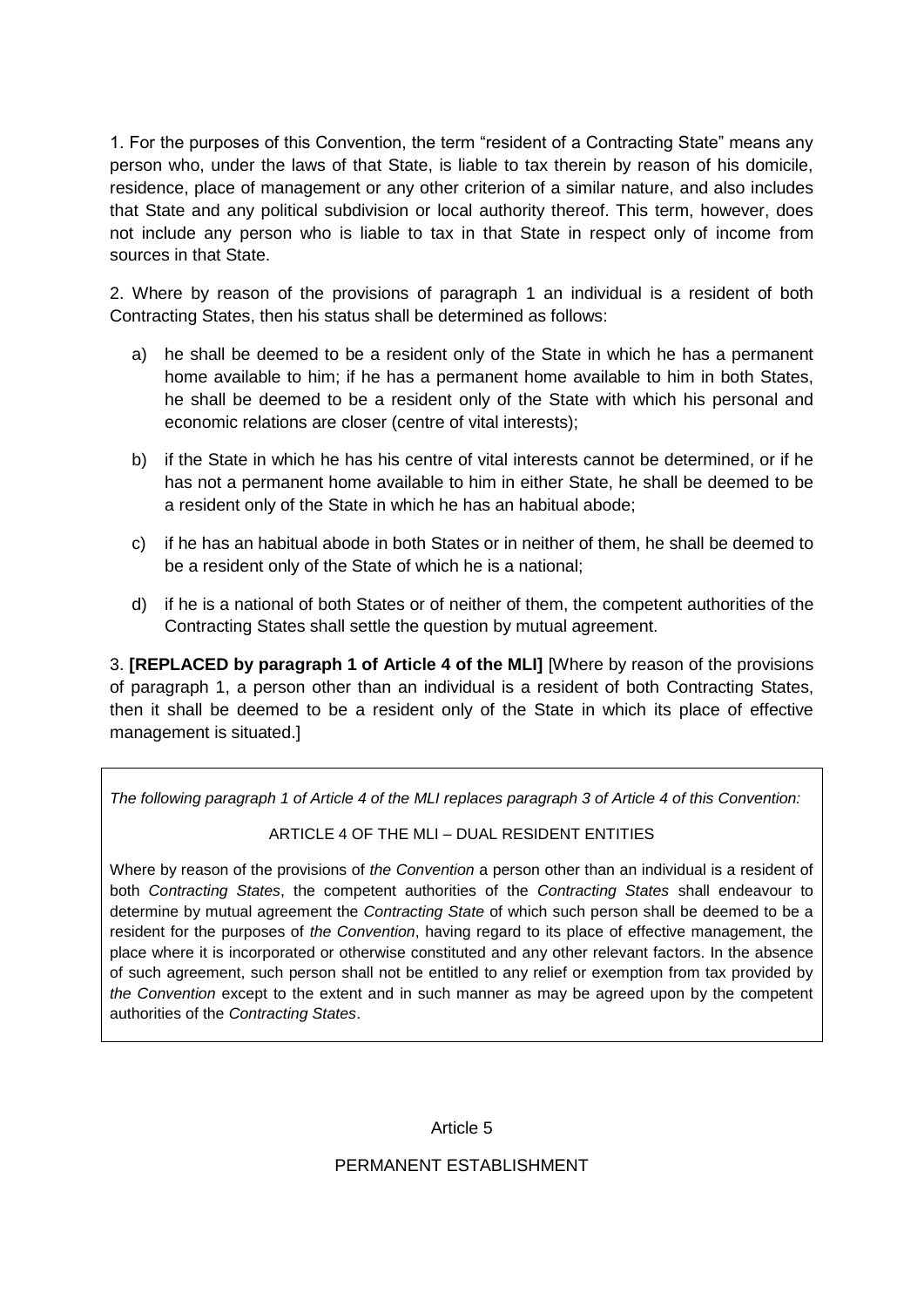1. For the purposes of this Convention, the term "permanent establishment" means a fixed place of business through which the business of an enterprise is wholly or partly carried on.

2. The term "permanent establishment" includes especially:

- a) a place of management;
- b) a branch;
- c) an office;
- d) a factory;
- e) a workshop, and
- f) a mine, an oil or gas well, a quarry or any other place of extraction of natural resources.

3. A building site, a construction, assembly or installation project or a supervisory or consultancy activity connected therewith constitutes a permanent establishment but only if such site, project or activity lasts for a period of more than twelve months.

4. Notwithstanding the provisions of paragraphs 1 and 2, where an enterprise of a Contracting State performs services in the other Contracting State

- a) through an individual who is present in that other State during a period or periods exceeding in the aggregate 183 days in any twelve month period, and more than 50 per cent of the gross revenues attributable to active business activities of the enterprise during this period or periods are derived from services in that other State through that individual, or
- b) during a period or periods exceeding in the aggregate 183 days in any twelve month period, and these services are performed for the same project or connected projects through one or more individuals who are performing services in that State or are present in that State for the purpose of performing such services, the activities carried on in that other State in performing these services shall be deemed to be carried on through a permanent establishment that the enterprise has in that other State, unless these activities are limited to those mentioned in paragraph 5 which, if performed through a fixed place of business, would not make this fixed place of business a permanent establishment under the provisions of that paragraph.

5. **[MODIFIED by paragraph 2 of Article 13 of the MLI]** [Notwithstanding the preceding provisions of this Article, the term "permanent establishment" shall be deemed not to include:

- a) the use of facilities solely for the purpose of storage, display or delivery of goods or merchandise belonging to the enterprise;
- b) the maintenance of a stock of goods or merchandise belonging to the enterprise solely for the purpose of storage, display or delivery;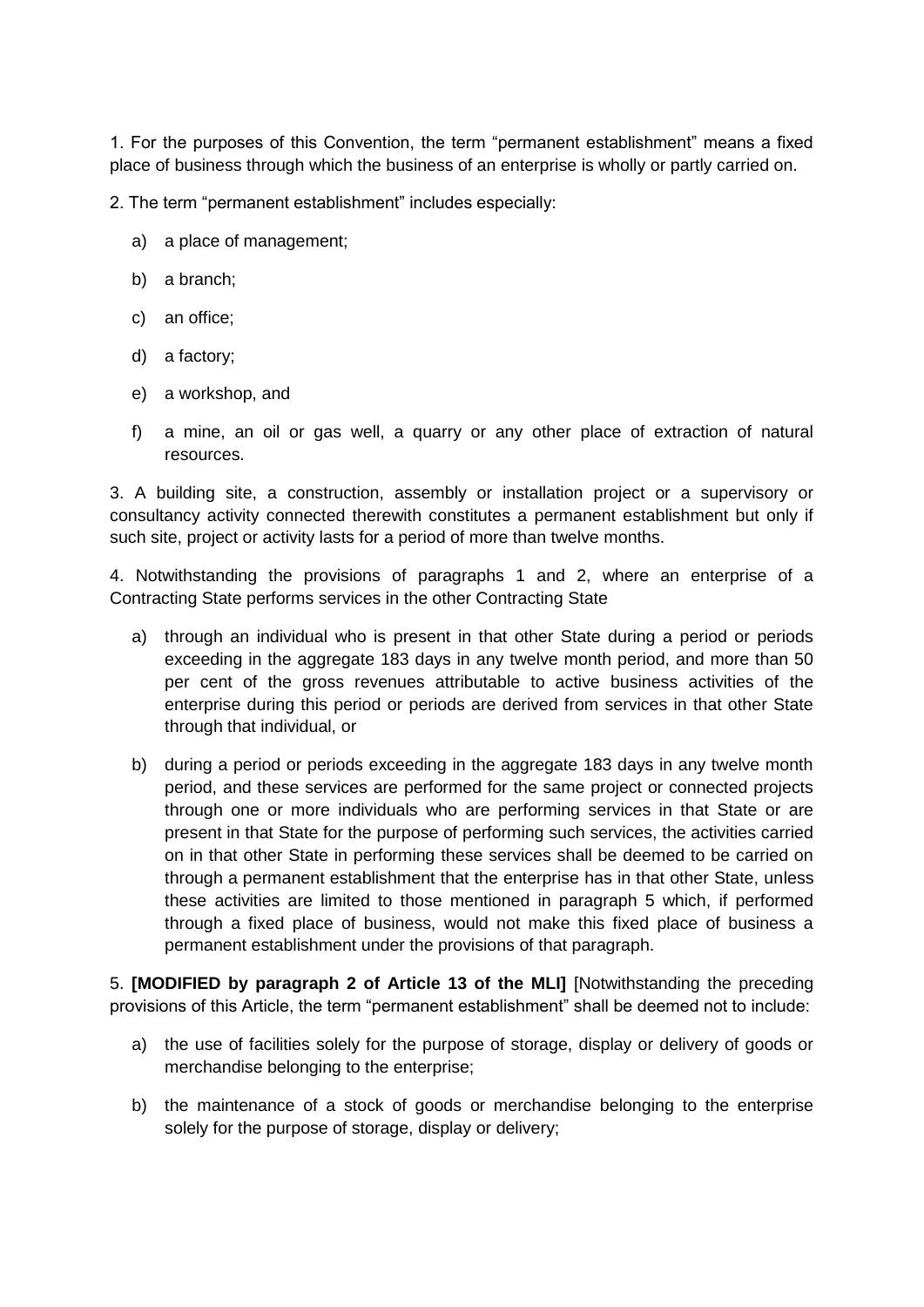- c) the maintenance of a stock of goods or merchandise belonging to the enterprise solely for the purpose of processing by another enterprise;
- d) the maintenance of a fixed place of business solely for the purpose of purchasing goods or merchandise, or of collecting information, for the enterprise;
- e) the maintenance of a fixed place of business solely for the purpose of carrying on, for the enterprise, any other activity of a preparatory or auxiliary character;
- f) the maintenance of a fixed place of business solely for any combination of activities mentioned in sub-paragraphs a) to e), provided that the overall activity of the fixed place of business resulting from this combination is of a preparatory or auxiliary character.]

*The following paragraph 2 of Article 13 of the MLI modifies paragraph 5 of Article 5 of this Convention:* ARTICLE 13 OF THE MLI – ARTIFICIAL AVOIDANCE OF PERMANENT ESTABLISHMENT STATUS THROUGH THE SPECIFIC ACTIVITY EXEMPTIONS *(Option A)* Notwithstanding *Article 5 of the Convention*, the term "permanent establishment" shall be deemed not to include:

- a) the activities specifically listed in *paragraph 5 of Article 5 of the Convention* as activities deemed not to constitute a permanent establishment, whether or not that exception from permanent establishment status is contingent on the activity being of a preparatory or auxiliary character;
- b) the maintenance of a fixed place of business solely for the purpose of carrying on, for the enterprise, any activity not described in subparagraph a);
- c) the maintenance of a fixed place of business solely for any combination of activities mentioned in subparagraphs a) and b),

provided that such activity or, in the case of subparagraph c), the overall activity of the fixed place of business, is of a preparatory or auxiliary character.

*The following paragraph 4 of Article 13 of the MLI applies to paragraph 5 of Article 5 of this Convention as modified by paragraph 2 of Article 13 of the MLI:*

*ARTICLE 13 OF THE MLI – ARTIFICIAL AVOIDANCE OF PERMANENT ESTABLISHMENT STATUS THROUGH THE SPECIFIC ACTIVITY EXEMPTIONS*

*Paragraph 5 of Article 5 of the Convention, as modified by paragraph 2 of Article 13 of the MLI* shall not apply to a fixed place of business that is used or maintained by an enterprise if the same enterprise or a closely related enterprise carries on business activities at the same place or at another place in the same *Contracting State* and:

- a) that place or other place constitutes a permanent establishment for the enterprise or the closely related enterprise under the provisions of *Article 5 of the Convention*; or
- b) the overall activity resulting from the combination of the activities carried on by the two enterprises at the same place, or by the same enterprise or closely related enterprises at the two places, is not of a preparatory or auxiliary character,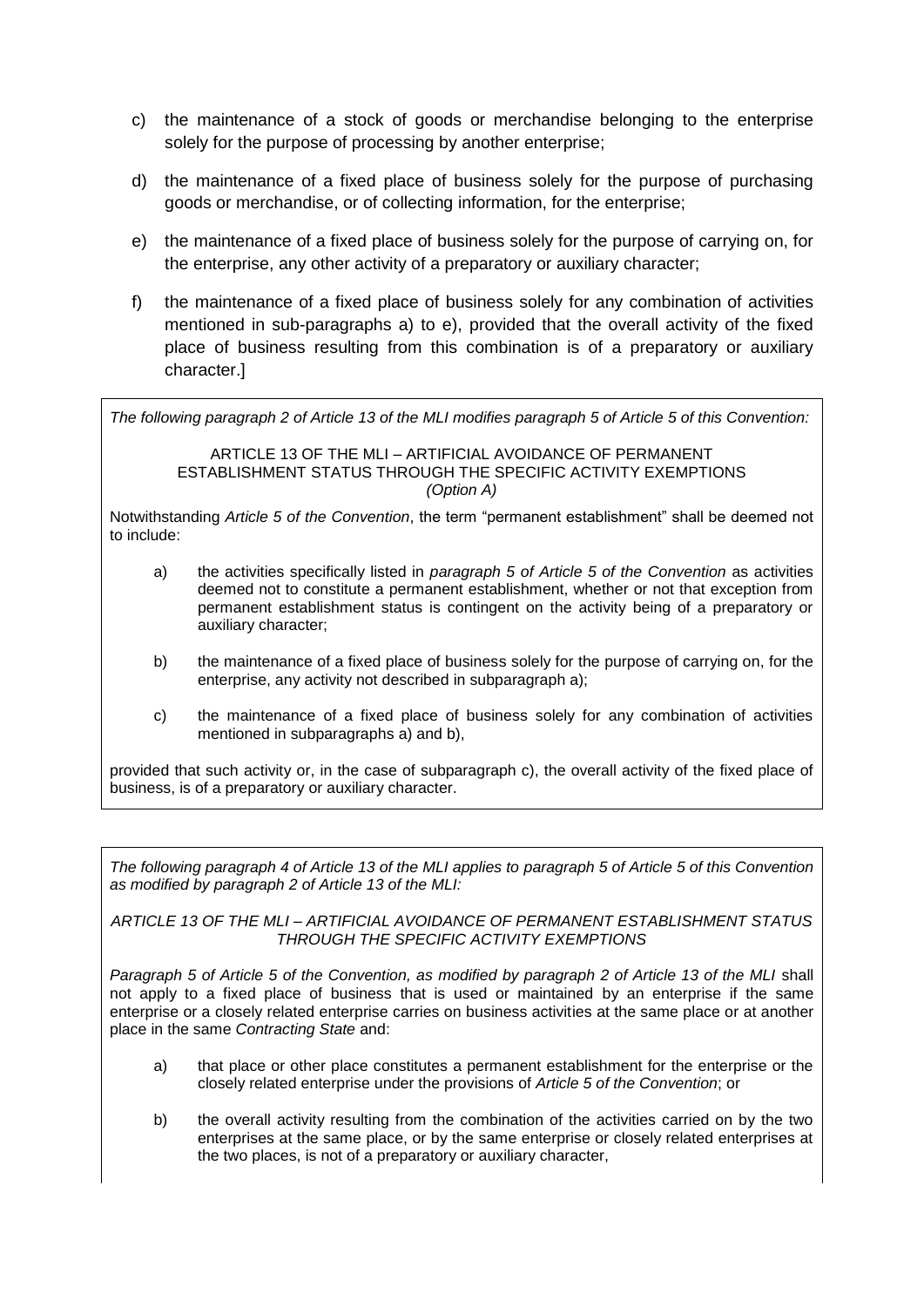provided that the business activities carried on by the two enterprises at the same place, or by the same enterprise or closely related enterprises at the two places, constitute complementary functions that are part of a cohesive business operation.

6. **[REPLACED by paragraph 1 of Article 12 of the MLI]** [Notwithstanding the provisions of paragraphs 1 and 2, where a person – other than an agent of an independent status to whom paragraph 7 applies – is acting on behalf of an enterprise and has, and habitually exercises, in a Contracting State an authority to conclude contracts in the name of the enterprise, that enterprise shall be deemed to have a permanent establishment in that State in respect of any activities which that person undertakes for the enterprise, unless the activities of such person are limited to those mentioned in paragraph 5 which, if exercised through a fixed place of business, would not make this fixed place of business a permanent establishment under the provisions of that paragraph.]

*The following paragraph 1 of Article 12 of the MLI replaces paragraph 6 of Article 5 of this Convention:*

ARTICLE 12 OF THE MLI – ARTIFICIAL AVOIDANCE OF PERMANENT ESTABLISHMENT STATUS THROUGH COMMISSIONNAIRE ARRANGEMENTS AND SIMILAR STRATEGIES

Notwithstanding *Article 5 of the Convention*, but subject to *paragraph 2 of Article 12 of the MLI*, where a person is acting in a *Contracting State* on behalf of an enterprise and, in doing so, habitually concludes contracts, or habitually plays the principal role leading to the conclusion of contracts that are routinely concluded without material modification by the enterprise, and these contracts are:

- a) in the name of the enterprise; or
- b) for the transfer of the ownership of, or for the granting of the right to use, property owned by that enterprise or that the enterprise has the right to use; or
- c) for the provision of services by that enterprise,

that enterprise shall be deemed to have a permanent establishment in that *Contracting State* in respect of any activities which that person undertakes for the enterprise unless these activities, if they were exercised by the enterprise through a fixed place of business of that enterprise situated in that *Contracting State*, would not cause that fixed place of business to be deemed to constitute a permanent establishment under the definition of permanent establishment included in the provisions of *Article 5 of the Convention*.

7. **[REPLACED by paragraph 2 of Article 12 of the MLI]** [An enterprise shall not be deemed to have a permanent establishment in a Contracting State merely because it carries on business in that State through a broker, general commission agent or any other agent of an independent status, provided that such persons are acting in the ordinary course of their business.]

*The following paragraph 2 of Article 12 of the MLI replaces paragraph 7 of Article 5 of this Convention:*

ARTICLE 12 OF THE MLI – ARTIFICIAL AVOIDANCE OF PERMANENT ESTABLISHMENT STATUS THROUGH COMMISSIONNAIRE ARRANGEMENTS AND SIMILAR STRATEGIES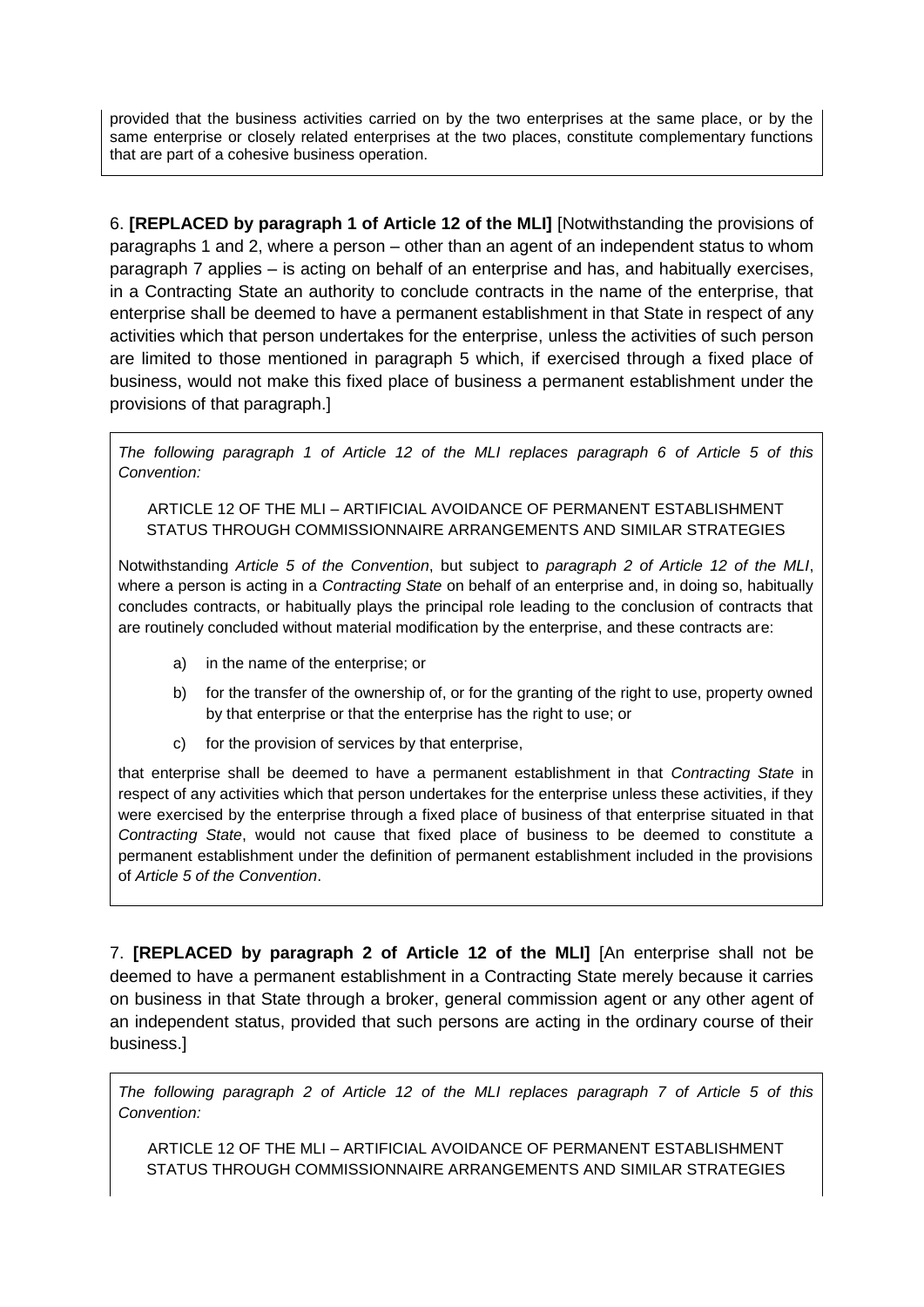*Paragraph 1 of Article 12 of the MLI* shall not apply where the person acting in a *Contracting State* on behalf of an enterprise of the other *Contracting State* carries on business in the first-mentioned *Contracting State* as an independent agent and acts for the enterprise in the ordinary course of that business. Where, however, a person acts exclusively or almost exclusively on behalf of one or more enterprises to which it is closely related, that person shall not be considered to be an independent agent within the meaning of this paragraph with respect to any such enterprise.

8. The fact that a company which is a resident of a Contracting State controls or is controlled by a company which is a resident of the other Contracting State, or which carries on business in that other State (whether through a permanent establishment or otherwise), shall not of itself constitute either company a permanent establishment of the other.

*The following paragraph 1 of Article 15 of the MLI applies to provisions of this Convention:*

ARTICLE 15 OF THE MLI – DEFINITION OF A PERSON CLOSELY RELATED TO AN ENTERPRISE

For the purposes of the provisions of *Article 5 of the Convention*, a person is closely related to an enterprise if, based on all the relevant facts and circumstances, one has control of the other or both are under the control of the same persons or enterprises. In any case, a person shall be considered to be closely related to an enterprise if one possesses directly or indirectly more than 50 per cent of the beneficial interest in the other (or, in the case of a company, more than 50 per cent of the aggregate vote and value of the company's shares or of the beneficial equity interest in the company) or if another person possesses directly or indirectly more than 50 per cent of the beneficial interest (or, in the case of a company, more than 50 per cent of the aggregate vote and value of the company's shares or of the beneficial equity interest in the company) in the person and the enterprise.

# CHAPTER III TAXATION OF INCOME

### Article 6

# INCOME FROM IMMOVABLE PROPERTY

1. Income derived by a resident of a Contracting State from immovable property (including income from agriculture or forestry) situated in the other Contracting State may be taxed in that other State.

2. The term "immovable property" shall have the meaning which it has under the law of the Contracting State in which the property in question is situated. The term shall in any case include property accessory to immovable property, livestock and equipment used in agriculture and forestry, rights to which the provisions of general law respecting landed property apply, usufruct of immovable property and rights to variable or fixed payments as consideration for the working of, or the right to work, mineral deposits, sources and other natural resources; ships and aircraft shall not be regarded as immovable property.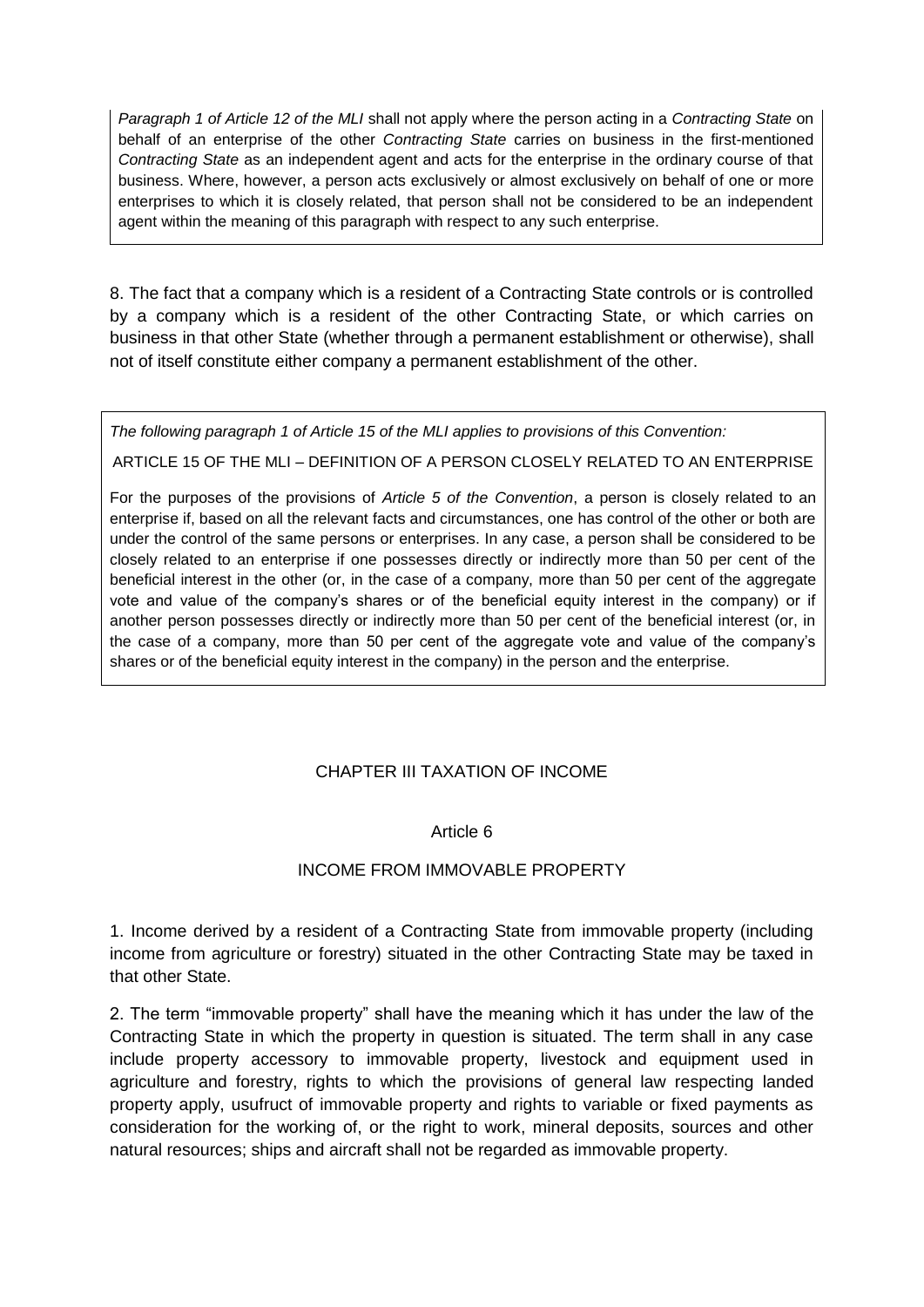3. The provisions of paragraph 1 shall apply to income derived from the direct use, letting, or use in any other form of immovable property.

4. The provisions of paragraphs 1 and 3 shall also apply to the income from immovable property of an enterprise.

### Article 7

# BUSINESS PROFITS

1. The profits of an enterprise of a Contracting State shall be taxable only in that State unless the enterprise carries on business in the other Contracting State through a permanent establishment situated therein. If the enterprise carries on business as aforesaid, the profits of the enterprise may be taxed in the other State but only so much of them as is attributable to that permanent establishment.

2. Subject to the provisions of paragraph 3, where an enterprise of a Contracting State carries on business in the other Contracting State through a permanent establishment situated therein, there shall in each Contracting State be attributed to that permanent establishment the profits which it might be expected to make if it were a distinct and separate enterprise engaged in the same or similar activities under the same or similar conditions and dealing wholly independently with the enterprise of which it is a permanent establishment.

3. In determining the profits of a permanent establishment, there shall be allowed as deductions expenses which are incurred for the purposes of the permanent establishment, including executive and general administrative expenses so incurred, whether in the State in which the permanent establishment is situated or elsewhere.

4. Insofar as it has been customary in a Contracting State to determine the profits to be attributed to a permanent establishment on the basis of an apportionment of the total profits of the enterprise to its various parts, nothing in paragraph 2 shall preclude that Contracting State from determining the profits to be taxed by such an apportionment as may be customary; the method of apportionment adopted shall, however, be such that the result shall be in accordance with the principles contained in this Article.

5. No profits shall be attributed to a permanent establishment by reason of the mere purchase by that permanent establishment of goods or merchandise for the enterprise.

6. For the purposes of the preceding paragraphs, the profits to be attributed to the permanent establishment shall be determined by the same method year by year unless there is good and sufficient reason to the contrary.

7. Where profits include items of income which are dealt with separately in other Articles of this Convention, then the provisions of those Articles shall not be affected by the provisions of this Article.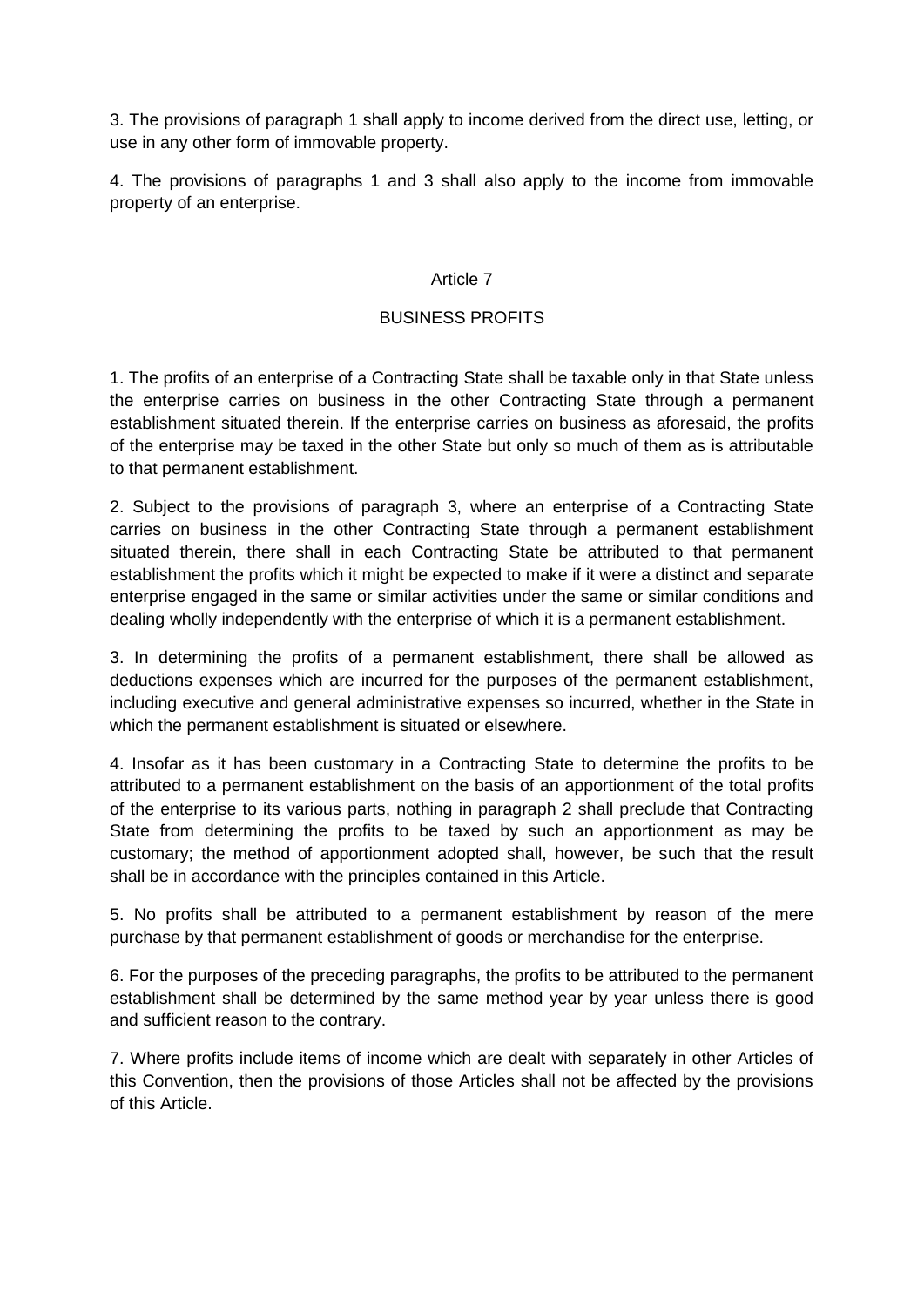#### Article 8

### SHIPPING AND AIR TRANSPORT

1. Profits from the operation of ships or aircraft in international traffic carried on by an enterprise of a Contracting State shall be taxable only in that Contracting State.

2. The provisions of paragraph 1 shall also apply to profits derived from the participation in a pool, a joint business or in an international operating agency.

3. The provisions of paragraphs 1 and 2 shall apply to profits derived by the joint Norwegian, Danish and Swedish air transport consortium Scandinavian Airlines System (SAS), but only insofar as profits derived by SAS Norge AS, the Norwegian partner of the Scandinavian Airlines System (SAS), are in proportion to its share in that organisation.

### Article 9

## ASSOCIATED ENTERPRISES

#### 1. Where

- a) an enterprise of a Contracting State participates directly or indirectly in the management, control or capital of an enterprise of the other Contracting State, or
- b) the same persons participate directly or indirectly in the management, control or capital of an enterprise of a Contracting State and an enterprise of the other Contracting State,

and in either case conditions are made or imposed between the two enterprises in their commercial or financial relations which differ from those which would be made between independent enterprises, then any profits which would, but for those conditions, have accrued to one of the enterprises, but, by reason of those conditions, have not so accrued, may be included in the profits of that enterprise and taxed accordingly.

2. Where a Contracting State includes in the profits of an enterprise of that State – and taxes accordingly – profits on which an enterprise of the other Contracting State has been charged to tax in that other State and the profits so included are profits which would have accrued to the enterprise of the first-mentioned State if the conditions made between the two enterprises had been those which would have been made between independent enterprises, then that other State shall make an appropriate adjustment to the amount of the tax charged therein on those profits, if that State considers the adjustment justified. In determining such adjustment, due regard shall be had to the other provisions of this Convention and the competent authorities of the Contracting States shall if necessary consult each other.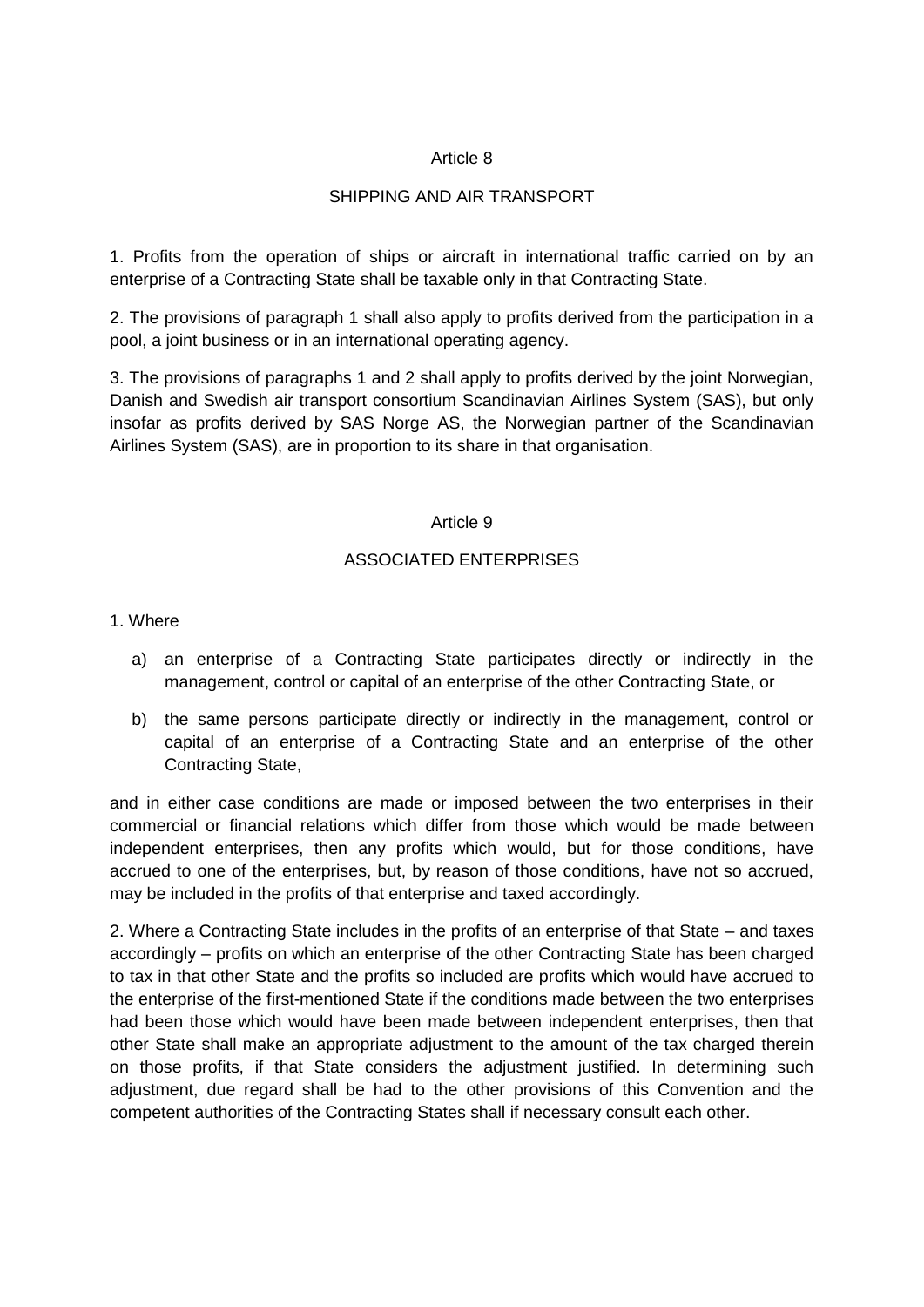### Article 10

## DIVIDENDS

1. Dividends paid by a company which is a resident of a Contracting State to a resident of the other Contracting State may be taxed in that other State.

2. However, such dividends may also be taxed in the Contracting State of which the company paying the dividends is a resident and according to the laws of that State, but if the beneficial owner of the dividends is a resident of the other Contracting State, the tax so charged shall not exceed:

- a) **[MODIFIED by paragraph 1 of Article 8 of the MLI]** [0 per cent of the gross amount of the dividends if the beneficial owner is a company which holds directly at least 15 per cent of the capital of the company paying the dividends;]
- b) **[MODIFIED by paragraph 1 of Article 8 of the MLI]** [or in the case of Norway, 0 per cent of the gross amount of the dividends if the beneficial owner is a resident of Norway who is a partner in a Norwegian partnership and alone or together with other such partners holds directly at least 15 per cent of the capital of the company paying the dividends;]

*The following paragraph 1 of Article 8 of the MLI applies to subparagraphs a) and b) of paragraph 2 of Article 10 of this Convention:*

ARTICLE 8 OF THE MLI – DIVIDEND TRANSFER TRANSACTIONS

*Subparagraphs a) and b) of paragraph 2 of Article 10 of the Convention* shall apply only if the ownership conditions described in those provisions are met throughout a 365 day period that includes the day of the payment of the dividends (for the purpose of computing that period, no account shall be taken of changes of ownership that would directly result from a corporate reorganisation, such as a merger or divisive reorganisation, of the company that holds the shares or that pays the dividends).

c) 15 per cent of the gross amount of the dividends in all other cases.

This paragraph shall not affect the taxation of the company in respect of the profits out of which the dividends are paid.

3. Where dividends are derived and beneficially owned by the Government of a Contracting State, such dividends shall be taxable only in that State. For the purposes of this paragraph, the term "Government of a Contracting State" shall include:

- a) in the case of Norway, the Central Bank of Norway and the Government Pension Fund;
- b) in the case of Slovenia, the Bank of Slovenia.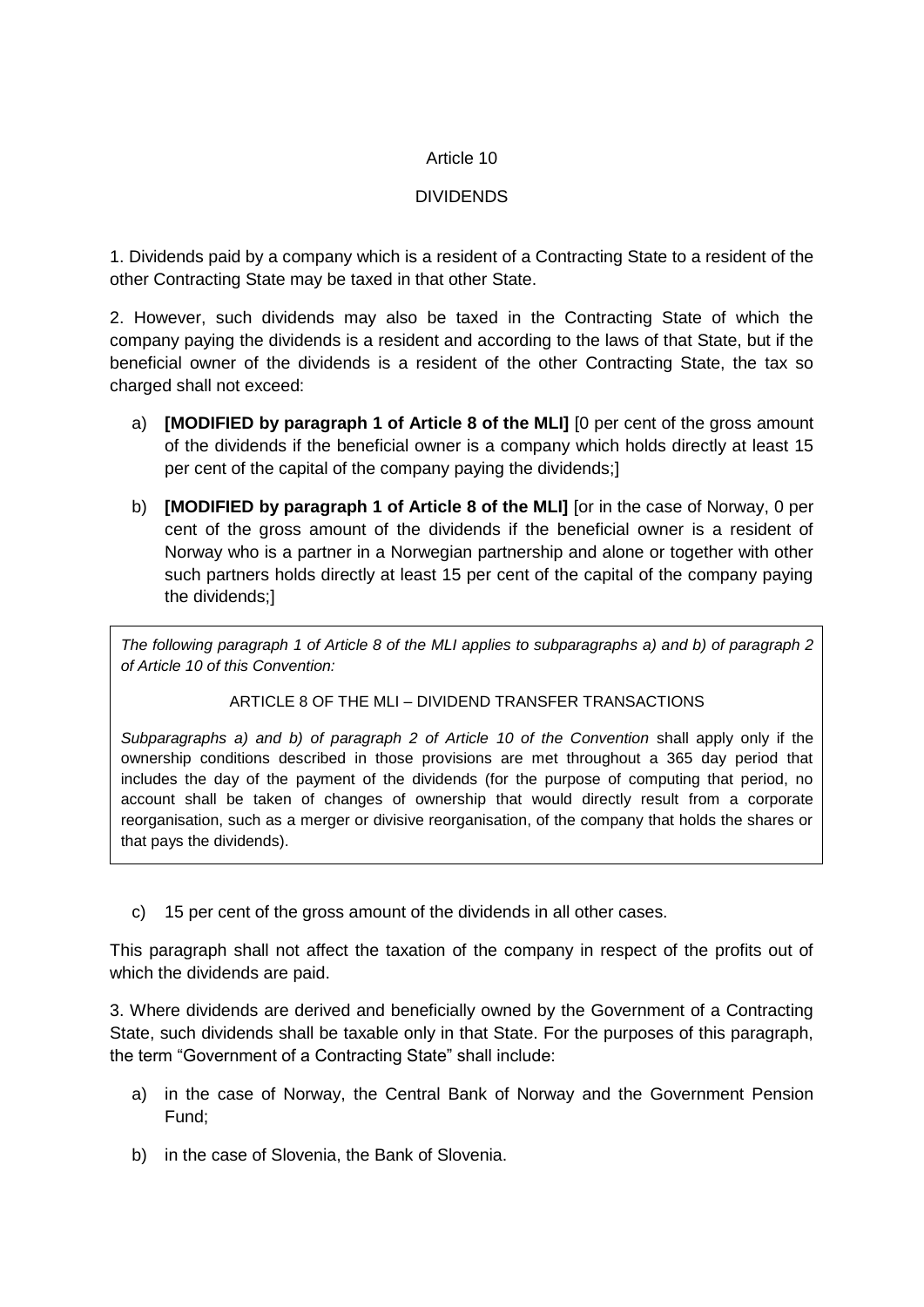4. The term "dividends" as used in this Article means income from shares, founders' shares or other rights, not being debt-claims, participating in profits, as well as income from other corporate rights which is subjected to the same taxation treatment as income from shares by the laws of the State of which the company making the distribution is a resident, and income treated as dividends by the taxation laws of the Contracting State of which the company making the distribution is a resident.

5. The provisions of paragraphs 1, 2 and 3 shall not apply if the beneficial owner of the dividends, being a resident of a Contracting State, carries on business in the other Contracting State, of which the company paying the dividends is a resident through a permanent establishment situated therein and the holding in respect of which the dividends are paid is effectively connected with such permanent establishment. In such case the provisions of Article 7 shall apply.

6. Where a company which is a resident of a Contracting State derives profits or income from the other Contracting State, that other State may not impose any tax on the dividends paid by the company, except insofar as such dividends are paid to a resident of that other State or insofar as the holding in respect of which the dividends are paid is effectively connected with a permanent establishment situated in that other State, nor subject the company's undistributed profits to a tax on the company's undistributed profits, even if the dividends paid or the undistributed profits consist wholly or partly of profits or income arising in such other State.

### Article 11

# INTEREST

1. Interest arising in a Contracting State and paid to a resident of the other Contracting State may be taxed in that other State.

2. However, such interest may also be taxed in the Contracting State in which it arises and according to the laws of that State, but if the beneficial owner of the interest is a resident of the other Contracting State, the tax so charged shall not exceed 5 per cent of the gross amount of the interest. The competent authorities of the Contracting States shall by mutual agreement settle the mode of application of this limitation.

3. Notwithstanding the provisions of paragraph 2, interest arising in a Contracting State and paid to the Government of the other Contracting State shall be exempt from tax in the firstmentioned State. In the case of Slovenia, interest arising in Norway and paid in consideration of a loan guaranteed or insured by Slovene Export and Development Bank Inc., Ljubljana on account of the Republic of Slovenia as authorised in accordance with the domestic law shall be exempt from tax in Norway.

4. For the purposes of paragraph 3, the term "Government of the other Contracting State":

- a) in the case of Norway shall include:
	- (i) the State of Norway, a political subdivision or a local authority thereof;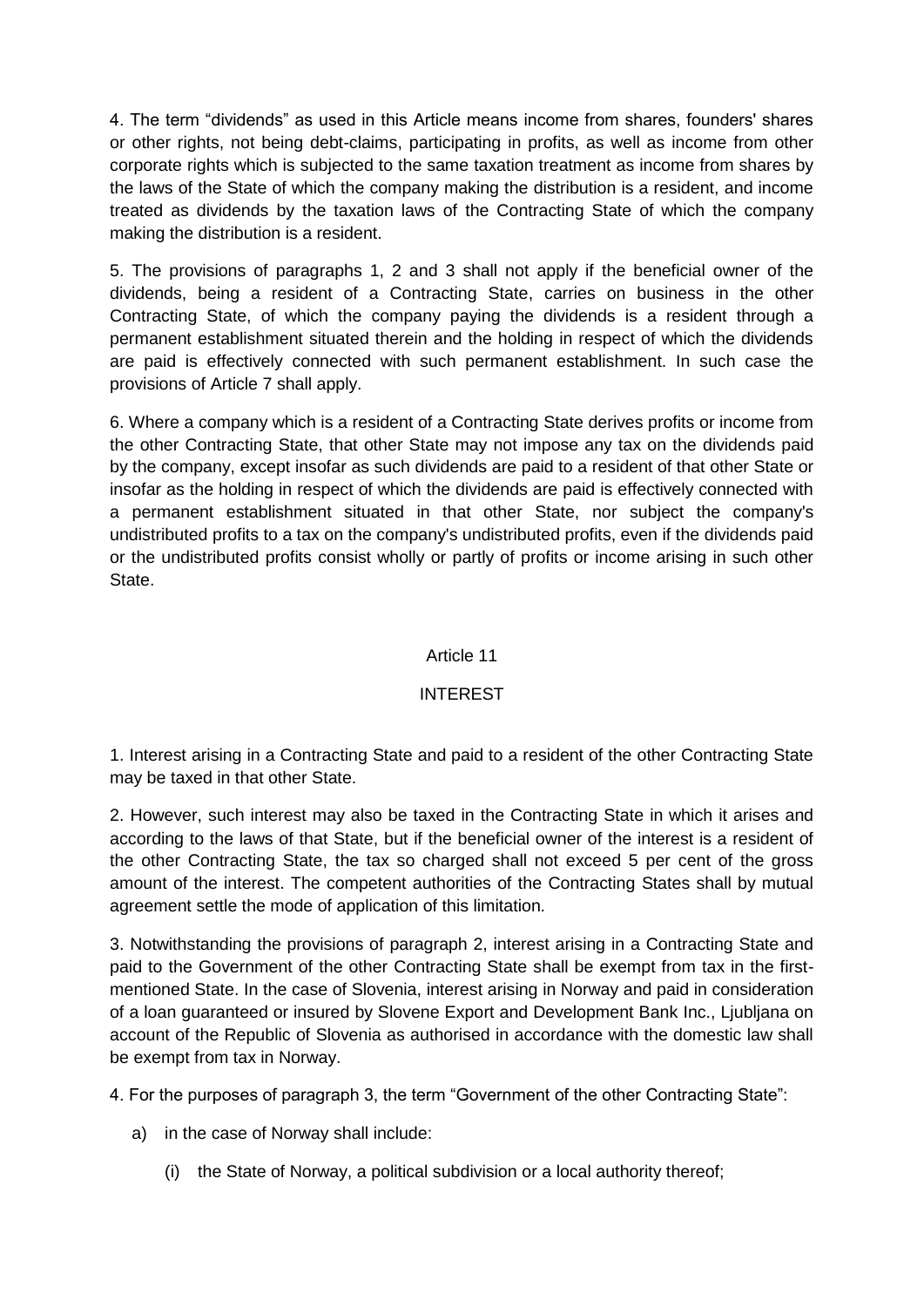- (ii) the Central Bank of Norway;
- (iii) the Government Pension Fund;
- (iv) the Norwegian Guarantee Institute for Export Credits;
- (v) Eksportfinans ASA; and
- (vi) any institution wholly or mainly owned by the Government of Norway as may be agreed from time to time between the competent authorities of the Contracting States;
- b) in the case of Slovenia shall include:
	- (i) the State of Slovenia, a political subdivision or a local authority thereof;
	- (ii) the Bank of Slovenia; and
	- (iii) any institution wholly or mainly owned by the Government of Slovenia as may be agreed from time to time between the competent authorities of the Contracting States.

5. The term "interest" as used in this Article means income from debt-claims of every kind, whether or not secured by mortgage, and in particular, income from government securities and income from bonds or debentures, including premiums and prizes attaching to such securities, bonds or debentures. Penalty charges for late payment shall not be regarded as interest for the purpose of this Article.

6. The provisions of paragraphs 1, 2 and 3 shall not apply if the beneficial owner of the interest, being a resident of a Contracting State, carries on business in the other Contracting State in which the interest arises, through a permanent establishment situated therein and the debt-claim in respect of which the interest is paid is effectively connected with such permanent establishment. In such case the provisions of Article 7 shall apply.

7. Interest shall be deemed to arise in a Contracting State when the payer is a resident of that State. Where, however, the person paying the interest, whether he is a resident of a Contracting State or not, has in a Contracting State a permanent establishment in connection with which the indebtedness on which the interest is paid was incurred, and such interest is borne by such permanent establishment, then such interest shall be deemed to arise in the State in which the permanent establishment is situated.

8. Where, by reason of a special relationship between the payer and the beneficial owner or between both of them and some other person, the amount of the interest, having regard to the debt-claim for which it is paid, exceeds the amount which would have been agreed upon by the payer and the beneficial owner in the absence of such relationship, the provisions of this Article shall apply only to the last-mentioned amount. In such case, the excess part of the payments shall remain taxable according to the laws of each Contracting State, due regard being had to the other provisions of this Convention.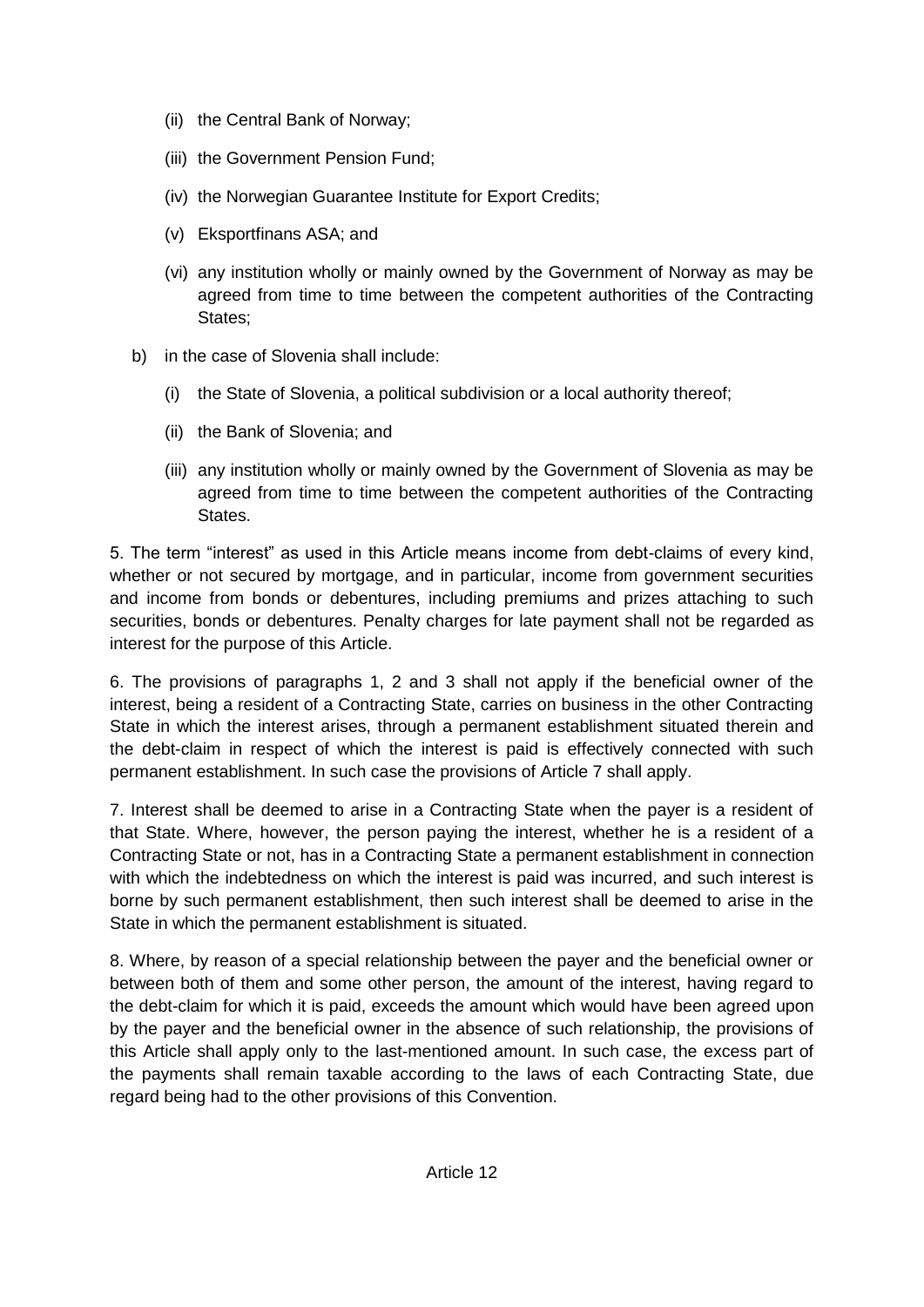### ROYALTIES

1. Royalties arising in a Contracting State and paid to a resident of the other Contracting State may be taxed in that other State.

2. However, such royalties may also be taxed in the Contracting State in which they arise and according to the laws of that State, but if the recipient is a beneficial owner of the royalties, the tax so charged shall not exceed 5 per cent of the gross amount of the royalties. The competent authorities of the Contracting States shall by mutual agreement settle the mode of application of this limitation.

3. The term "royalties" as used in this Article means payments of any kind received as a consideration for the use of, or the right to use, any copyright of literary, artistic or scientific work including cinematograph films, any patent, trade mark, design or model, plan, secret formula or process, or for information concerning industrial, commercial or scientific experience.

4. The provisions of paragraphs 1 and 2 shall not apply if the beneficial owner of the royalties, being a resident of a Contracting State, carries on business in the other Contracting State in which the royalties arise through a permanent establishment situated therein and the right or property in respect of which the royalties are paid is effectively connected with such permanent establishment. In such case the provisions of Article 7 shall apply.

5. Royalties shall be deemed to arise in a Contracting State when the payer is a resident of that State. Where, however, the person paying the royalties, whether he is a resident of a Contracting State or not, has in a Contracting State a permanent establishment in connection with which the liability to pay the royalties was incurred, and such royalties are borne by such permanent establishment, then such royalties shall be deemed to arise in the State in which the permanent establishment is situated.

6. Where, by reason of a special relationship between the payer and the beneficial owner or between both of them and some other person, the amount of the royalties, having regard to the use, right or information for which they are paid, exceeds the amount which would have been agreed upon by the payer and the beneficial owner in the absence of such relationship, the provisions of this Article shall apply only to the last-mentioned amount. In such case, the excess part of the payments shall remain taxable according to the laws of each Contracting State, due regard being had to the other provisions of this Convention.

### Article 13

## CAPITAL GAINS

1. Gains derived by a resident of a Contracting State from the alienation of immovable property referred to in Article 6 and situated in the other Contracting State may be taxed in that other State.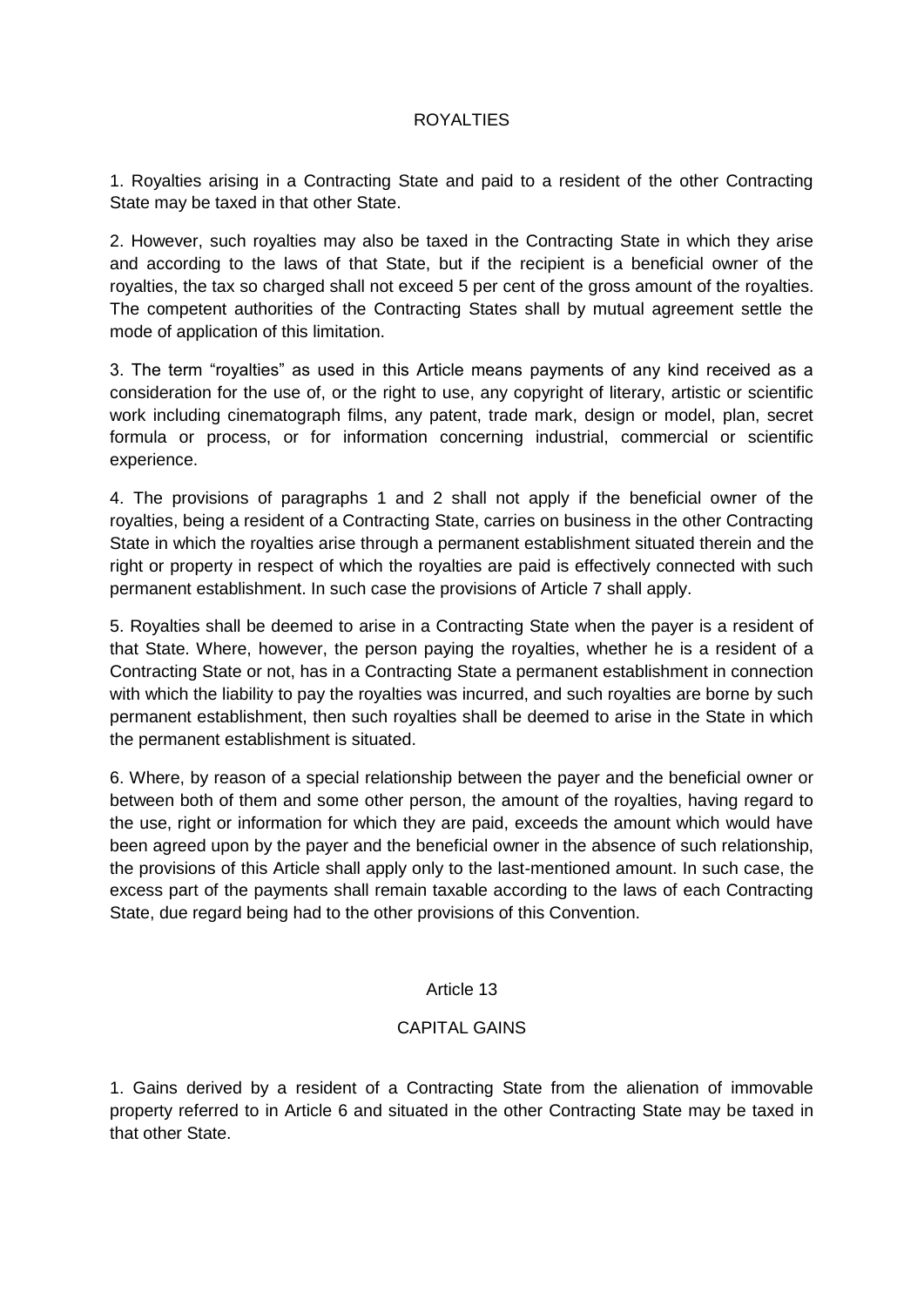2. Gains from the alienation of movable property forming part of the business property of a permanent establishment which an enterprise of a Contracting State has in the other Contracting State, including such gains from the alienation of such a permanent establishment (alone or with the whole enterprise), may be taxed in that other State.

3. Gains derived by an enterprise of a Contracting State from the alienation of ships or aircraft operated in international traffic, or movable property pertaining to the operation of such ships or aircraft shall be taxable only in that State.

4. Gains derived by a resident of a Contracting State from the alienation of shares or of an comparable interest of any kind deriving more than 50% of their value directly or indirectly from immovable property situated in the other Contracting State may be taxed in that other State.

5. Gains from the alienation of any property other than those referred to in the preceding paragraphs shall be taxable only in the Contracting State of which the alienator is a resident.

## Article 14

# INCOME FROM EMPLOYMENT

1. Subject to the provisions of Articles 15, 17, 18 and 19, salaries, wages and other similar remuneration derived by a resident of a Contracting State in respect of an employment shall be taxable only in that State unless the employment is exercised in the other Contracting State. If the employment is so exercised, such remuneration as is derived therefrom may be taxed in that other State.

2. Notwithstanding the provisions of paragraph 1, remuneration derived by a resident of a Contracting State in respect of an employment exercised in the other Contracting State shall be taxable only in the first-mentioned State if:

- a) the recipient is present in that other State for a period or periods not exceeding in the aggregate 183 days in any twelve months period commencing or ending in the fiscal year concerned; and
- b) the remuneration is paid by, or on behalf of, an employer who is a resident of the State of which the recipient is a resident, and whose activity does not consist of the hiring out of labour; and
- c) the remuneration is not borne by a permanent establishment which the employer has in that other State.

3. Notwithstanding the preceding provisions of this Article, remuneration derived in respect of an employment exercised aboard a ship operated in international traffic by an enterprise of a Contracting State may be taxed in that State.

4. Where a resident of a Contracting State derives remuneration in respect of an employment exercised aboard an aircraft, such remuneration shall be taxable only in that State.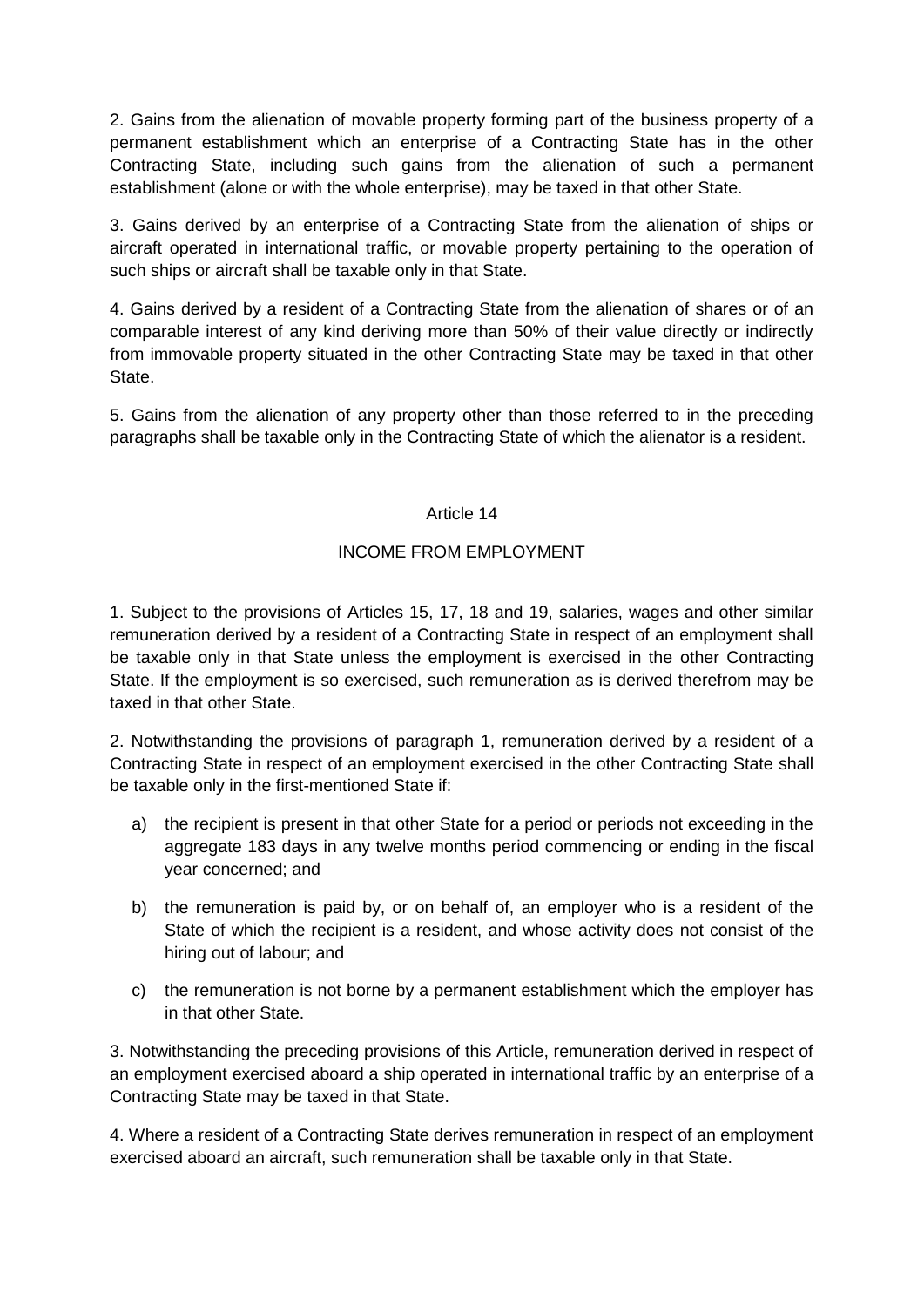### Article 15

## DIRECTORS' FEES

Directors' fees and similar payments derived by a resident of a Contracting State in his capacity as a member of the board of directors or of a similar organ of a company which is a resident of the other Contracting State may be taxed in that other State.

### Article 16

## ARTISTES AND SPORTSMEN

1. Notwithstanding the provisions of Articles 7 and 14, income derived by a resident of a Contracting State as an entertainer, such as a theatre, motion picture, radio or television artiste, or a musician, or as a sportsman, from his personal activities as such exercised in the other Contracting State, may be taxed in that other State.

2. Where income in respect of personal activities exercised by an entertainer or a sportsman in his capacity as such accrues not to the entertainer or sportsman himself but to another person, that income may, notwithstanding the provisions of Articles 7 and 14, be taxed in the Contracting State in which the activities of the entertainer or sportsman are exercised.

3. The provisions of paragraphs 1 and 2 shall not apply to income derived from activities performed in a Contracting State by entertainers or sportsmen if the visit to that State is wholly or mainly supported by public funds of the other Contracting State or a political subdivision or a local authority thereof. In such a case the income shall be taxable only in the State of which the entertainer or sportsman is a resident.

### Article 17

# PENSIONS, ANNUITIES, PAYMENTS UNDER A SOCIAL SECURITY SYSTEM AND **ALIMONY**

1. Pensions (including Government pensions and payments under a social security system) and annuities paid to a resident of a Contracting State may be taxed in that State.

2. However, such pensions (including Government pensions and payments under a social security system) and annuities may also be taxed in a Contracting State in which they arise and according to the laws of that State but the tax so charged shall not exceed 15 per cent of the gross amount of the payment.

3. The term "annuity" means a stated sum payable to an individual periodically at stated times during his life or during a specified or ascertainable period of time under an obligation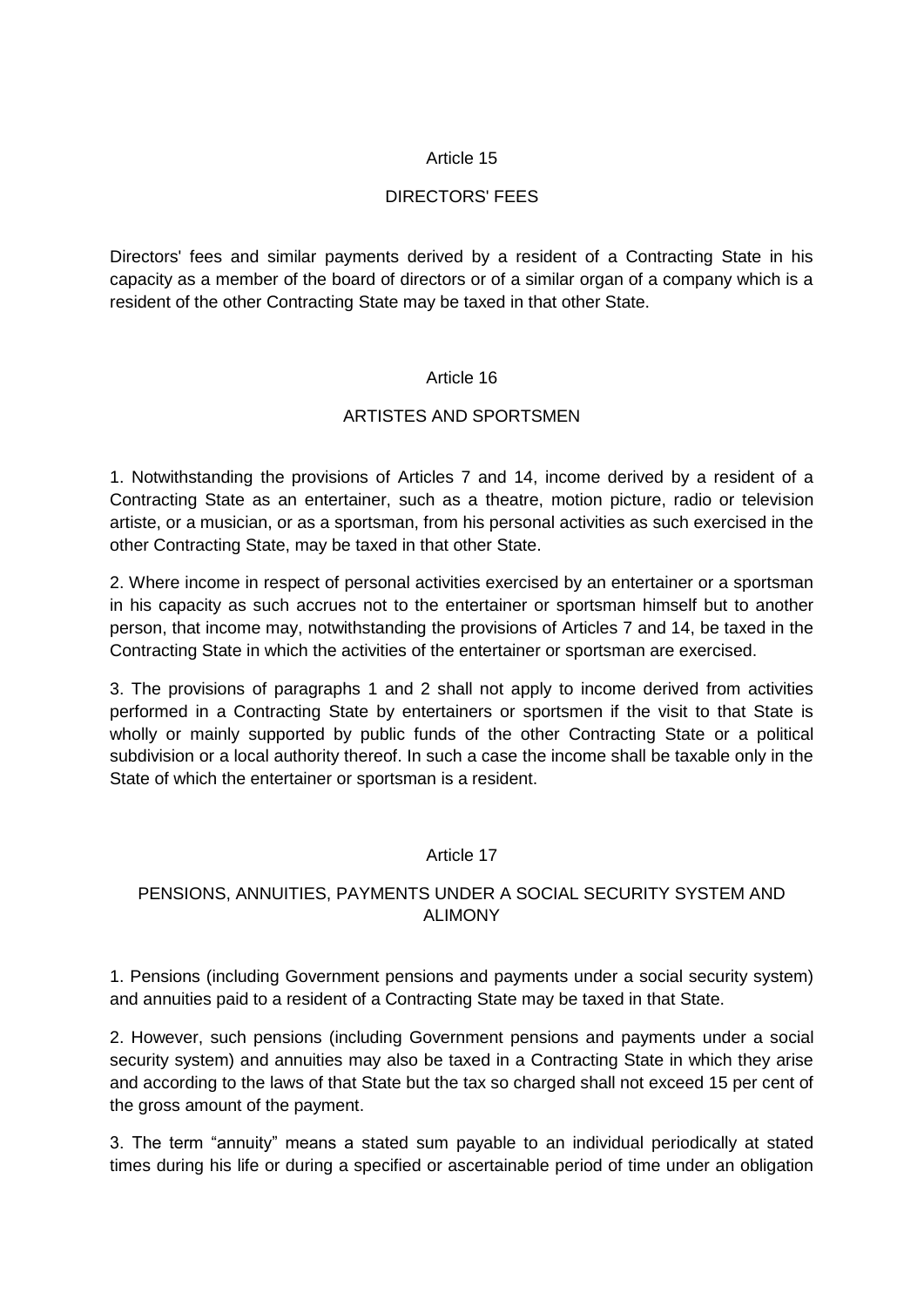to make the payments in return for adequate and full consideration in money or money's worth.

4. Alimony and other maintenance payments paid to a resident of a Contracting State shall be taxable only in that State. However, any alimony or other maintenance payment paid by a resident of one of the Contracting States to a resident of the other Contracting State, shall, to the extent it is not allowable as a relief to the payer, be taxable only in the first-mentioned State.

### Article 18

### GOVERNMENT SERVICE

- 1. a) Salaries, wages and other similar remuneration, other than a pension, paid by a Contracting State or a political subdivision or a local authority thereof to an individual in respect of services rendered to that State or subdivision or authority shall be taxable only in that State.
	- b) However, such salaries, wages and other similar remuneration shall be taxable only in the other Contracting State if the services are rendered in that State and the individual is a resident of that State who:
		- (i) is a national of that State; or
		- (ii) did not become a resident of that State solely for the purpose of rendering the services.

2. The provisions of Articles 14, 15 and 16 shall apply to salaries, wages and other similar remuneration other than pensions in respect of services rendered in connection with a business carried on by a Contracting State or a political subdivision or a local authority thereof.

### Article 19

### **STUDENTS**

1. Payments which a student or business apprentice who is or was immediately before visiting a Contracting State a resident of the other Contracting State and who is present in the first-mentioned State solely for the purpose of his education or training receives for the purpose of his maintenance, education or training shall not be taxed in that State provided that such payments arise from sources outside that State.

2. In respect of grants, scholarships and remuneration from employment not covered by paragraph 1, a student or business apprentice referred to in paragraph 1 shall, in addition, be entitled during such education or training to the same exemptions, relieves or reductions in respect of taxes available to residents of the Contracting State which he is visiting.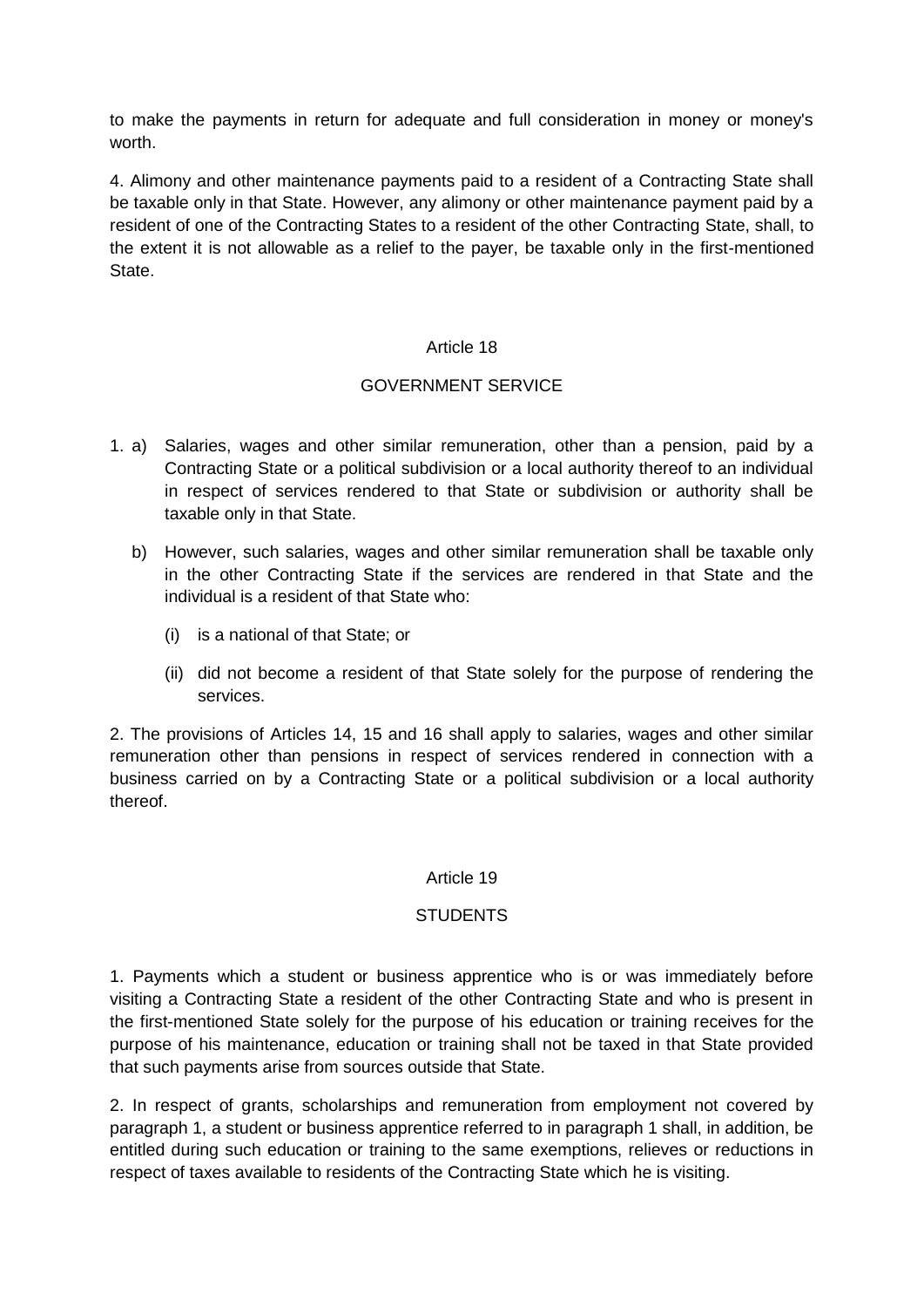### Article 20

## OFFSHORE ACTIVITIES

1. The provisions of this Article shall apply notwithstanding any other provision of this Convention.

2. A person who is a resident of a Contracting State and carries on activities offshore in the other Contracting State in connection with the exploration or exploitation of the seabed and subsoil and their natural resources situated in that other State shall, subject to paragraphs 3 and 4 of this Article, be deemed in relation to those activities to be carrying on business in that other State through a permanent establishment situated therein.

3. The provisions of paragraph 2 and sub-paragraph b) of paragraph 6 shall not apply where the activities are carried on for a period or periods not exceeding 30 days in the aggregate in any twelve months period commencing or ending in the fiscal year concerned. However, for the purposes of this paragraph:

- a) activities carried on by an enterprise associated with another enterprise shall be regarded as carried on by the enterprise with which it is associated if the activities in question are substantially the same as those carried on by the last-mentioned enterprise;
- b) two enterprises shall be deemed to be associated if:
	- (i) an enterprise of a Contracting State participates directly or indirectly in the management, control or capital of an enterprise of the other Contracting State, or
	- (ii) the same person or persons participate directly or indirectly in the management, control or capital of both enterprises.

4. Profits derived by a resident of a Contracting State from the transportation of supplies or personnel to a location, or between locations, where activities in connection with the exploration or exploitation of the seabed and subsoil and their natural resources are being carried on in a Contracting State, or from the operation of tugboats and other vessels auxiliary to such activities, shall be taxable only in the Contracting State of which the enterprise is a resident.

5. a) Subject to sub-paragraph b) of this paragraph, salaries, wages and similar remuneration derived by a resident of a Contracting State in respect of an employment connected with the exploration or exploitation of the seabed and subsoil and their natural resources situated in the other Contracting State may, to the extent that the duties are performed offshore in that other State, be taxed in that other State. However, such remuneration shall be taxable only in the first-mentioned State if the employment is carried on offshore for an employer who is not a resident of the other State and for a period or periods not exceeding in the aggregate 30 days in any twelve-months period commencing or ending in the fiscal year concerned.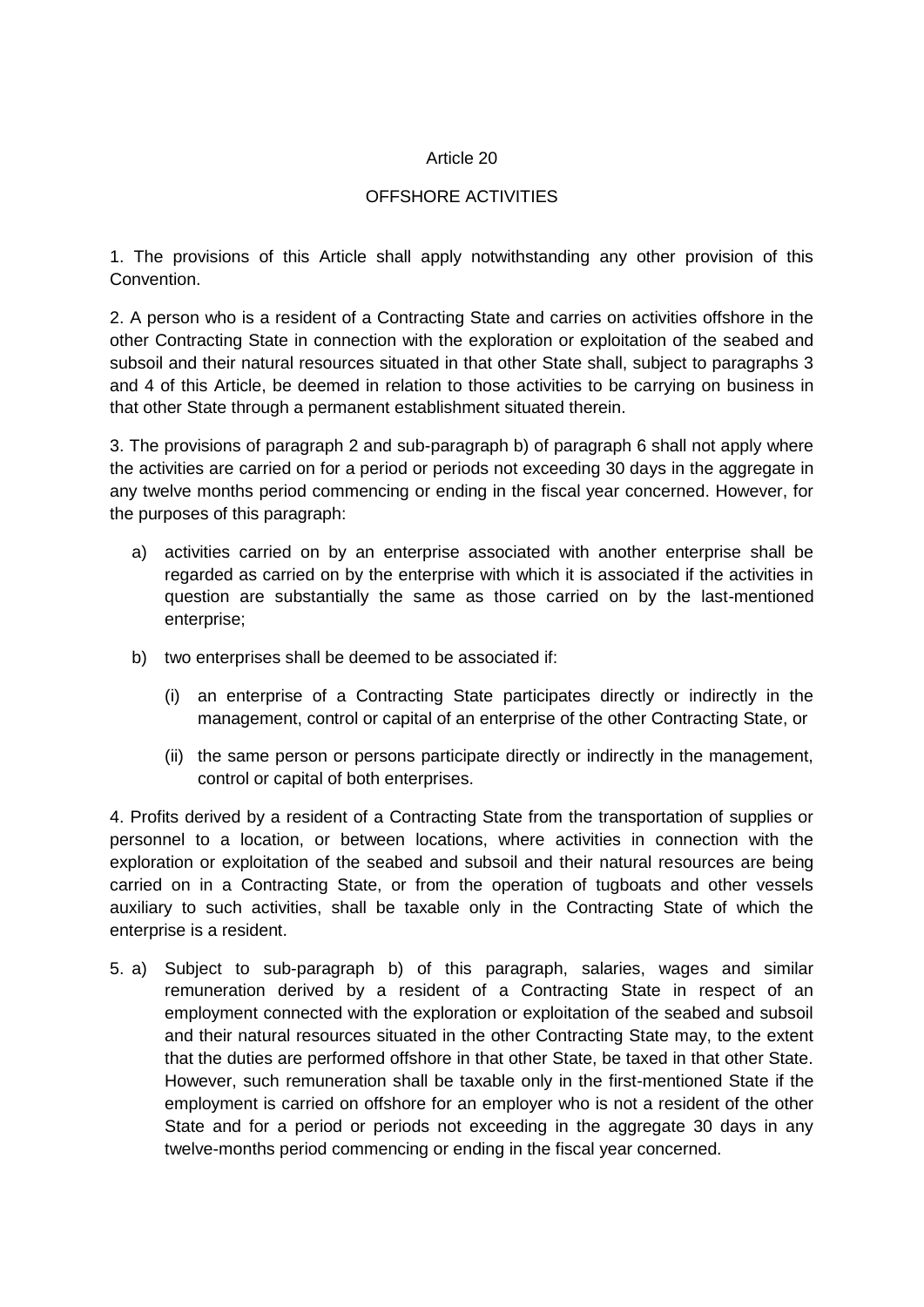- b) Salaries, wages and similar remuneration derived by a resident of a Contracting State in respect of an employment exercised aboard a ship or aircraft engaged in the transportation of supplies or personnel to a location, or between locations, where activities connected with the exploration or exploitation of the seabed and subsoil and their natural resources are being carried on in the other Contracting State, or in respect of an employment exercised aboard tugboats or other vessels operated auxiliary to such activities, may be taxed in the Contracting State of which the enterprise carrying on such activities is a resident.
- 6. Gains derived by a resident of a Contracting State from the alienation of:
	- a) exploration or exploitation rights; or
	- b) property situated in the other Contracting State and used in connection with the exploration or exploitation of the seabed or subsoil or their natural resources situated in that other State; or
	- c) shares deriving their value or the greater part of their value directly or indirectly from such rights or such property or from such rights and such property taken together may be taxed in that other State.

In this paragraph "exploration or exploitation rights" means rights to assets to be produced by the exploration or exploitation of the seabed and subsoil and their natural resources in the other Contracting State, including rights to interests in or to the benefit of such assets.

### Article 21

### OTHER INCOME

1. Items of income of a resident of a Contracting State, wherever arising, not dealt with in the foregoing Articles of this Convention shall be taxable only in that State.

2. The provisions of paragraph 1 shall not apply to income, other than income from immovable property as defined in paragraph 2 of Article 6, if the recipient of such income, being a resident of a Contracting State, carries on business in the other Contracting State through a permanent establishment situated therein and the right or property in respect of which the income is paid is effectively connected with such permanent establishment. In such case the provisions of Article 7 shall apply.

# CHAPTER IV METHOD FOR ELIMINATION OF DOUBLE TAXATION

### Article 22

### ELIMINATION OF DOUBLE TAXATION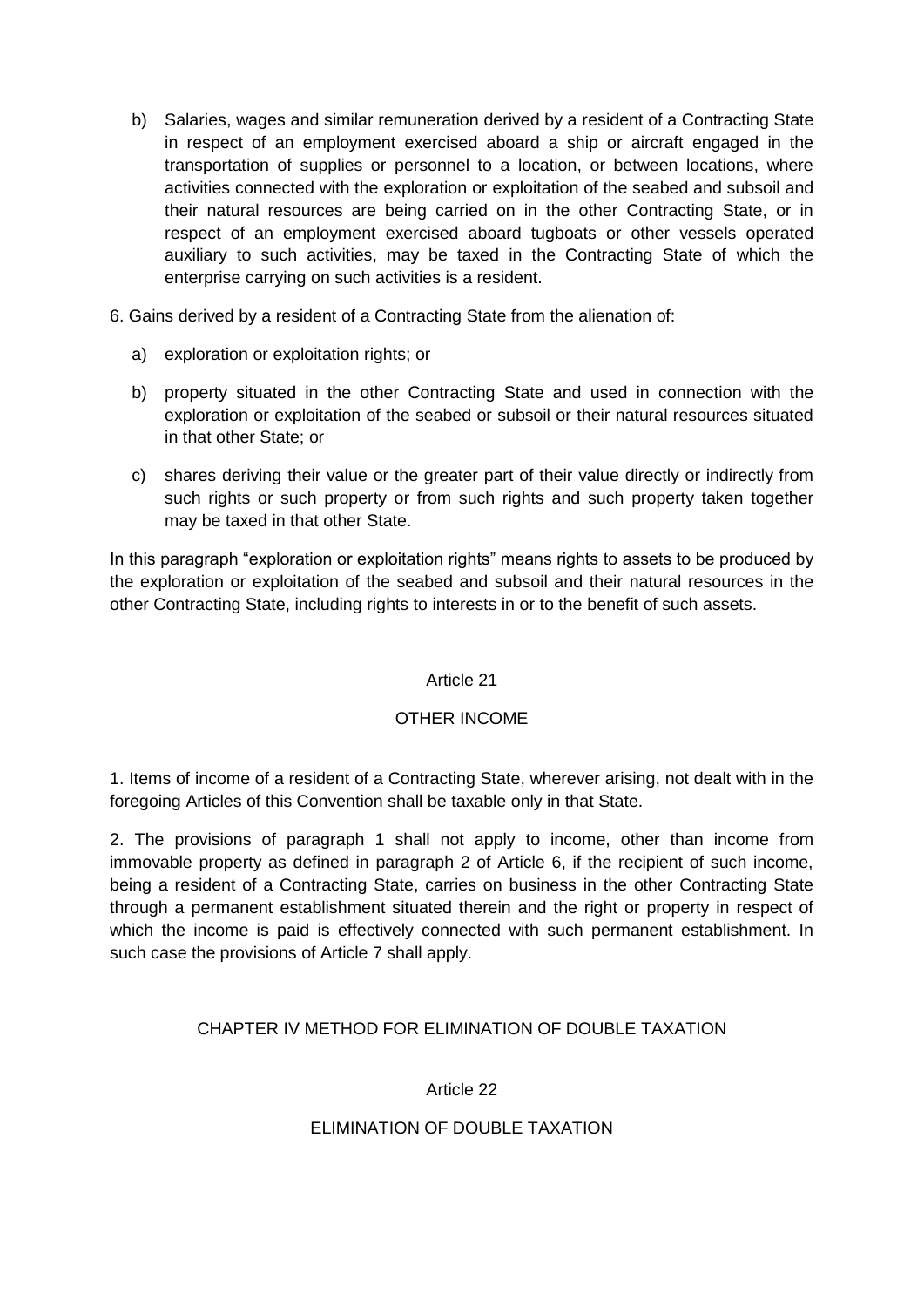1. In accordance with the provisions and subject to the limitations of the laws of the Contracting States (as may be amended from time to time without changing the general principle thereof), where a resident of Contracting State derives income which, in accordance with the provisions of this Convention, may be taxed in the other Contracting State, the firstmentioned State shall allow as a deduction from the tax on the income of that resident, an amount equal to the income tax paid in the other Contracting State.

Such deduction shall not, however, exceed that part of the income tax, as computed before the deduction is given, which is attributable to the income which may be taxed in the other Contracting State.

2. Where in accordance with any provision of the Convention income derived by a resident of a Contracting State is exempt from tax in that State, that State may nevertheless, in calculating the amount of tax on the remaining income of such resident, take into account the exempted income.

## CHAPTER V SPECIAL PROVISIONS

### Article 23

### NON-DISCRIMINATION

1. Nationals of a Contracting State shall not be subjected in the other Contracting State to any taxation or any requirement connected therewith, which is other or more burdensome than the taxation and connected requirements to which nationals of that other State in the same circumstances are or may be subjected. This provision shall, notwithstanding the provisions of Article 1, also apply to persons who are not residents of one or both of the Contracting States.

2. Stateless persons who are residents of a Contracting State shall not be subjected in the other Contracting State to any taxation or any requirement connected therewith which is other or more burdensome than the taxation and connected requirements to which nationals of that other State in the same circumstances, in particular with respect to residence, are or may be subjected.

3. The taxation on a permanent establishment which an enterprise of a Contracting State has in the other Contracting State shall not be less favourably levied in that other State than the taxation levied on enterprises of that other State carrying on the same activities. This provision shall not be construed as obliging a Contracting State to grant to residents of the other Contracting State any personal allowances, reliefs and reductions for taxation purposes on account of civil status or family responsibilities which it grants to its own residents.

4. Except where the provisions of paragraph 1 of Article 9, paragraph 8 of Article 11 or paragraph 6 of Article 12 apply, interest, royalties and other disbursements paid by an enterprise of a Contracting State to a resident of the other Contracting State shall, for the purpose of determining the taxable profits of such enterprise, be deductible under the same conditions as if they had been paid to a resident of the first-mentioned State.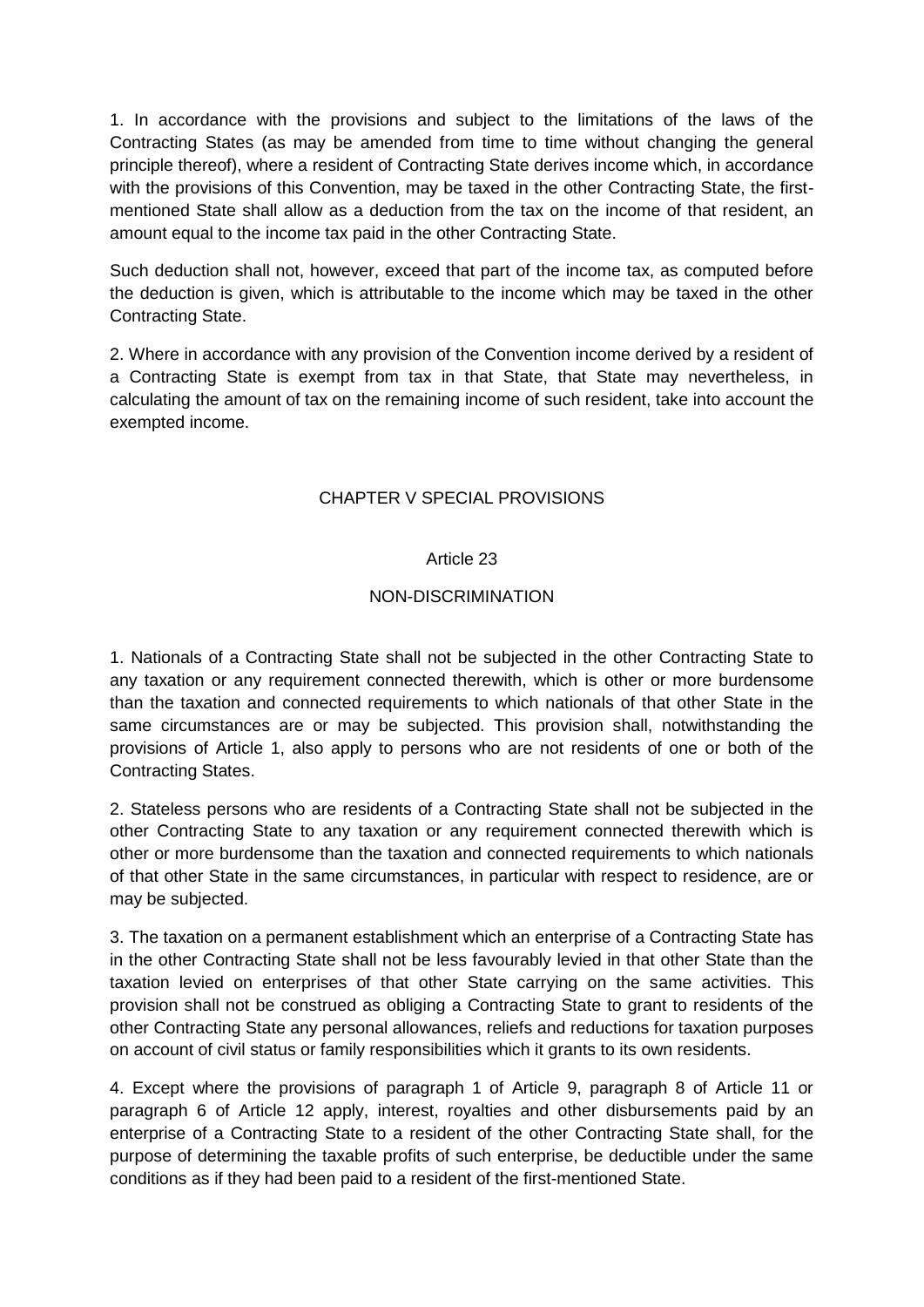5. Enterprises of a Contracting State, the capital of which is wholly or partly owned or controlled, directly or indirectly, by one or more residents of the other Contracting State, shall not be subjected in the first-mentioned State to any taxation or any requirement connected therewith which is other or more burdensome than the taxation and connected requirements to which other similar enterprises of the first-mentioned State are or may be subjected.

6. The provisions of this Article shall, notwithstanding the provisions of Article 2, apply to taxes of every kind and description.

#### Article 24

### MUTUAL AGREEMENT PROCEDURE

1. Where a person considers that the actions of one or both of the Contracting States result or will result for him in taxation not in accordance with the provisions of this Convention, he may, irrespective of the remedies provided by the domestic law of those States, present his case to the competent authority of the Contracting State of which he is a resident or, if his case comes under paragraph 1 of Article 23, to that of the Contracting State of which he is a national. The case must be presented within three years from the receipt of the first notification of the action resulting in taxation not in accordance with the provisions of the Convention.

2. The competent authority shall endeavour, if the objection appears to it to be justified and if it is not itself able to arrive at a satisfactory solution, to resolve the case by mutual agreement with the competent authority of the other Contracting State, with a view to the avoidance of taxation which is not in accordance with the Convention. Any agreement reached shall be implemented notwithstanding any time limits in the domestic law of the Contracting States.

3. The competent authorities of the Contracting States shall endeavour to resolve by mutual agreement any difficulties or doubts arising as to the interpretation or application of the Convention. They may also consult together for the elimination of double taxation in cases not provided for in the Convention.

4. The competent authorities of the Contracting States may communicate with each other directly, including through a joint commission consisting of themselves or their representatives, for the purpose of reaching an agreement in the sense of the preceding paragraphs.

#### Article 25

### EXCHANGE OF INFORMATION

1. The competent authorities of the Contracting States shall exchange such information as is foreseeably relevant for carrying out the provisions of this Convention or to the administration or enforcement of the domestic laws concerning taxes of every kind and description imposed on behalf of the Contracting States, or of their political subdivisions or local authorities,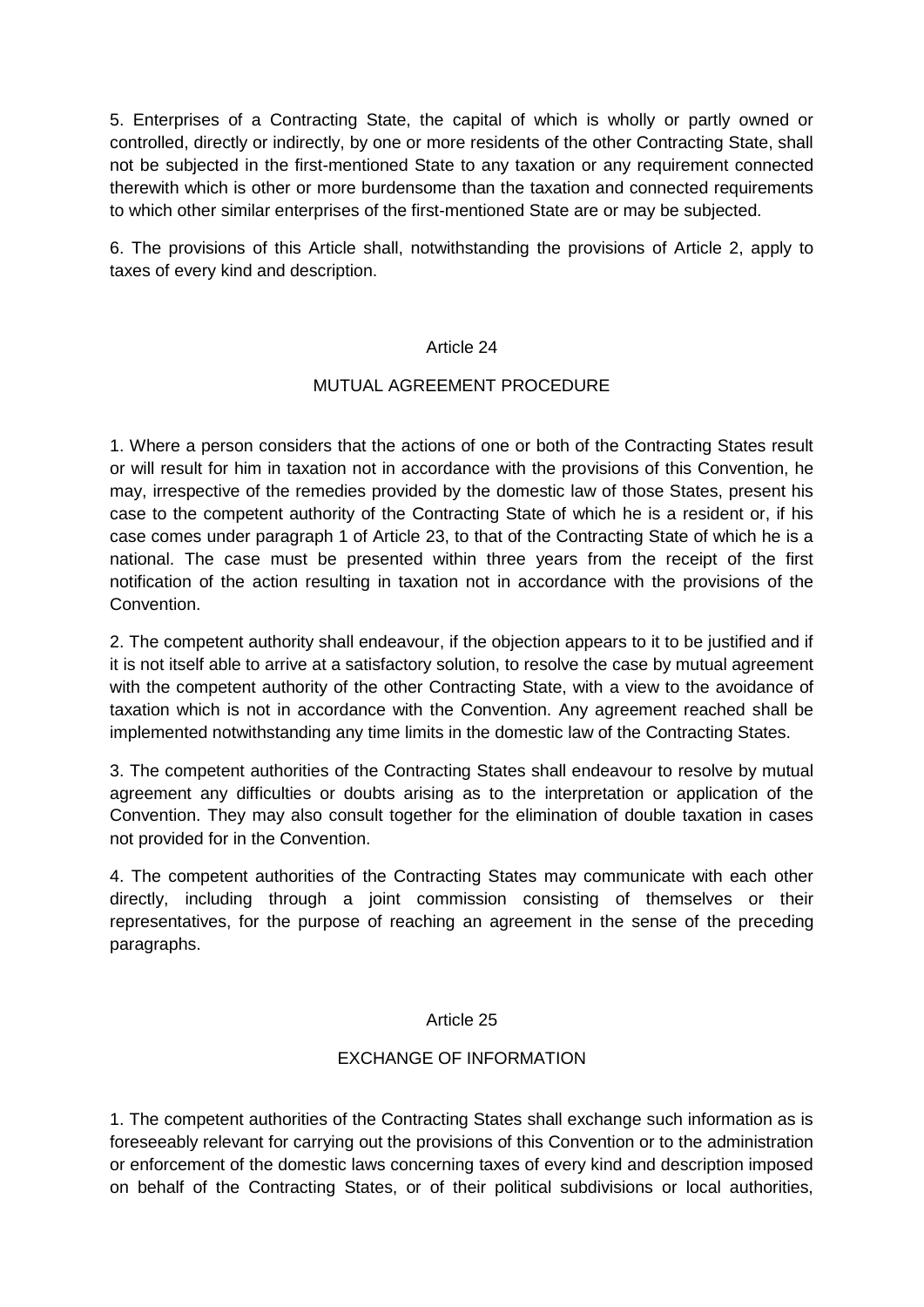insofar as the taxation thereunder is not contrary to the Convention. The exchange of information is not restricted by Articles 1 and 2.

2. Any information received under paragraph 1 by a Contracting State shall be treated as secret in the same manner as information obtained under the domestic laws of that State and shall be disclosed only to persons or authorities (including courts and administrative bodies) concerned with the assessment or collection of, the enforcement or prosecution in respect of, the determination of appeals in relation to the taxes referred to in paragraph 1, or the oversight of the above. Such persons or authorities shall use the information only for such purposes. They may disclose the information in public court proceedings or in judicial decisions. Notwithstanding the foregoing, information received by a Contracting State may be used for other purposes when such information may be used for such other purposes under the laws of both States and the competent authority of the supplying State authorises such use.

3. In no case shall the provisions of paragraph 1 and 2 be construed so as to impose on a Contracting State the obligation:

- a) to carry out administrative measures at variance with the laws and administrative practice of that or of the other Contracting State;
- b) to supply information which is not obtainable under the laws or in the normal course of the administration of that or of the other Contracting State;
- c) to supply information which would disclose any trade, business, industrial, commercial or professional secret or trade process, or information, the disclosure of which would be contrary to public policy (ordre public).

4. If information is requested by a Contracting State in accordance with this Article, the other Contracting State shall use its information gathering measures to obtain the requested information even though that other State may not need such information for its own tax purposes. The obligation contained in the preceding sentence is subject to the limitations of paragraph 3, but in no case shall such limitations be construed to permit a Contracting State to decline to supply information solely because it has no domestic interest in such information.

5. In no case shall the provisions of paragraph 3 be construed to permit a Contracting State to decline to supply information solely because the information is held by a bank, other financial institution, nominee or person acting in an agency or a fiduciary capacity or because it relates to ownership interests in a person.

## Article 26

# Assistance in the Collection of Taxes

1. The Contracting States shall lend assistance to each other in the collection of revenue claims. This assistance is not restricted by Articles 1 and 2. The competent authorities of the Contracting States may by mutual agreement settle the mode of application of this Article.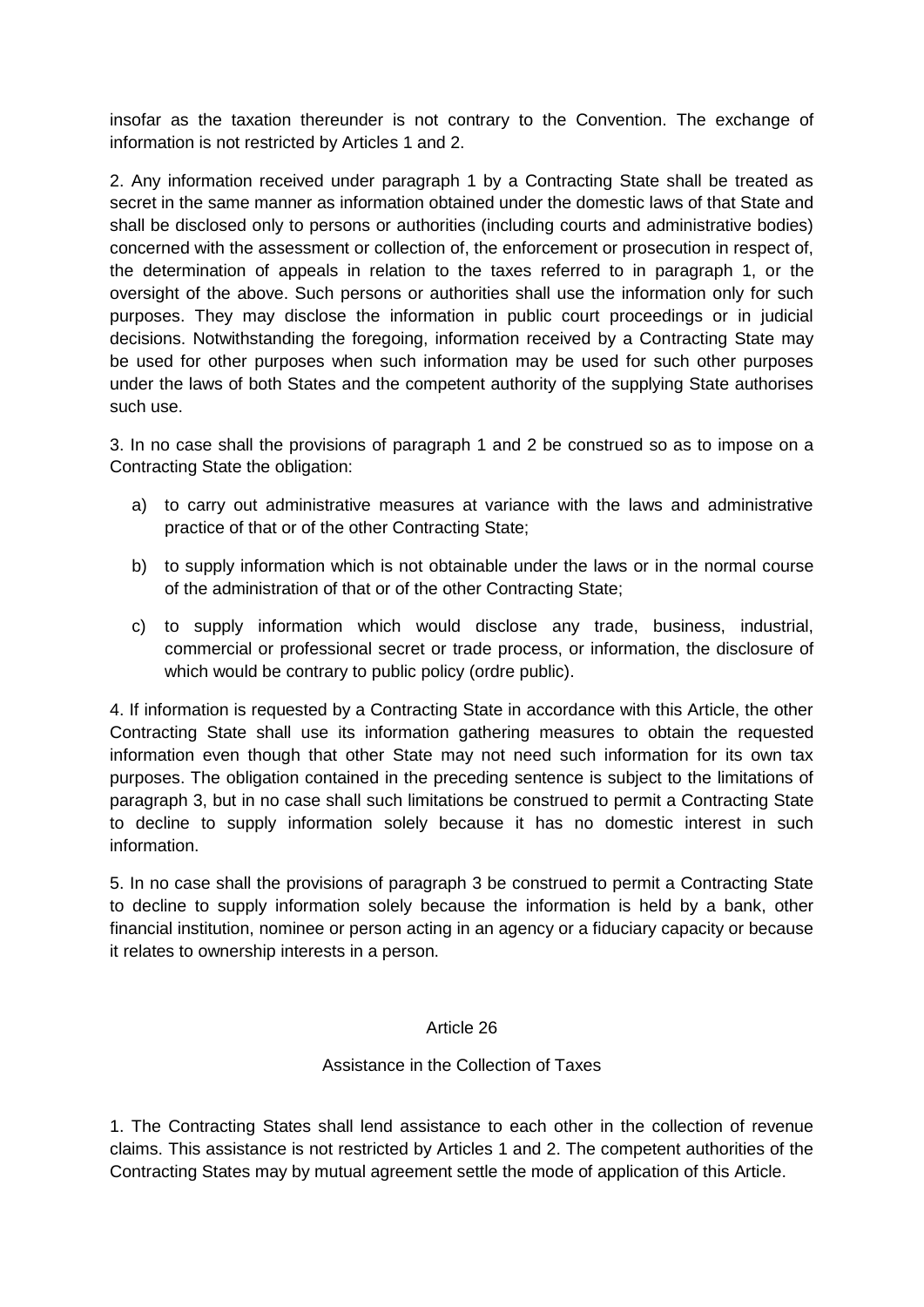2. The term "revenue claim" as used in this Article means an amount owed in respect of taxes of every kind and description imposed on behalf of the Contracting States, or of their political subdivisions or local authorities, insofar as the taxation thereunder is not contrary to this Convention or any other instrument to which the Contracting States are parties, as well as interest, administrative penalties and costs of collection or conservancy related to such amount.

3. When a revenue claim of a Contracting State is enforceable under the laws of that State and is owed by a person who, at that time, cannot, under the laws of that State, prevent its collection, that revenue claim shall, at the request of the competent authority of that State, be accepted for purposes of collection by the competent authority of the other Contracting State. That revenue claim shall be collected by that other State in accordance with the provisions of its laws applicable to the enforcement and collection of its own taxes as if the revenue claim were a revenue claim of that other State.

4. When a revenue claim of a Contracting State is a claim in respect of which that State may, under its law, take measures of conservancy with a view to ensure its collection, that revenue claim shall, at the request of the competent authority of that State, be accepted for purposes of taking measures of conservancy by the competent authority of the other Contracting State. That other State shall take measures of conservancy in respect of that revenue claim in accordance with the provisions of its laws as if the revenue claim were a revenue claim of that other State even if, at the time when such measures are applied, the revenue claim is not enforceable in the first-mentioned State or is owed by a person who has a right to prevent its collection.

5. Notwithstanding the provisions of paragraphs 3 and 4, a revenue claim accepted by a Contracting State for purposes of paragraph 3 or 4 shall not, in that State, be subject to the time limits or accorded any priority applicable to a revenue claim under the laws of that State by reason of its nature as such. In addition, a revenue claim accepted by a Contracting State for the purposes of paragraph 3 or 4 shall not, in that State, have any priority applicable to that revenue claim under the laws of the other Contracting State.

6. Proceedings with respect to the existence, validity or the amount of a revenue claim of a Contracting State shall not be brought before the courts or administrative bodies of the other Contracting State.

7. Where, at any time after a request has been made by a Contracting State under paragraph 3 or 4 and before the other Contracting State has collected and remitted the relevant revenue claim to the first-mentioned State, the relevant revenue claim ceases to be

- a) in the case of a request under paragraph 3, a revenue claim of the first-mentioned State that is enforceable under the laws of that State and is owed by a person who, at that time, cannot, under the laws of that State, prevent its collection, or
- b) in the case of a request under paragraph 4, a revenue claim of the first-mentioned State in respect of which that State may, under its laws, take measures of conservancy with a view to ensure its collection the competent authority of the firstmentioned State shall promptly notify the competent authority of the other State of that fact and, at the option of the other State, the first-mentioned State shall either suspend or withdraw its request.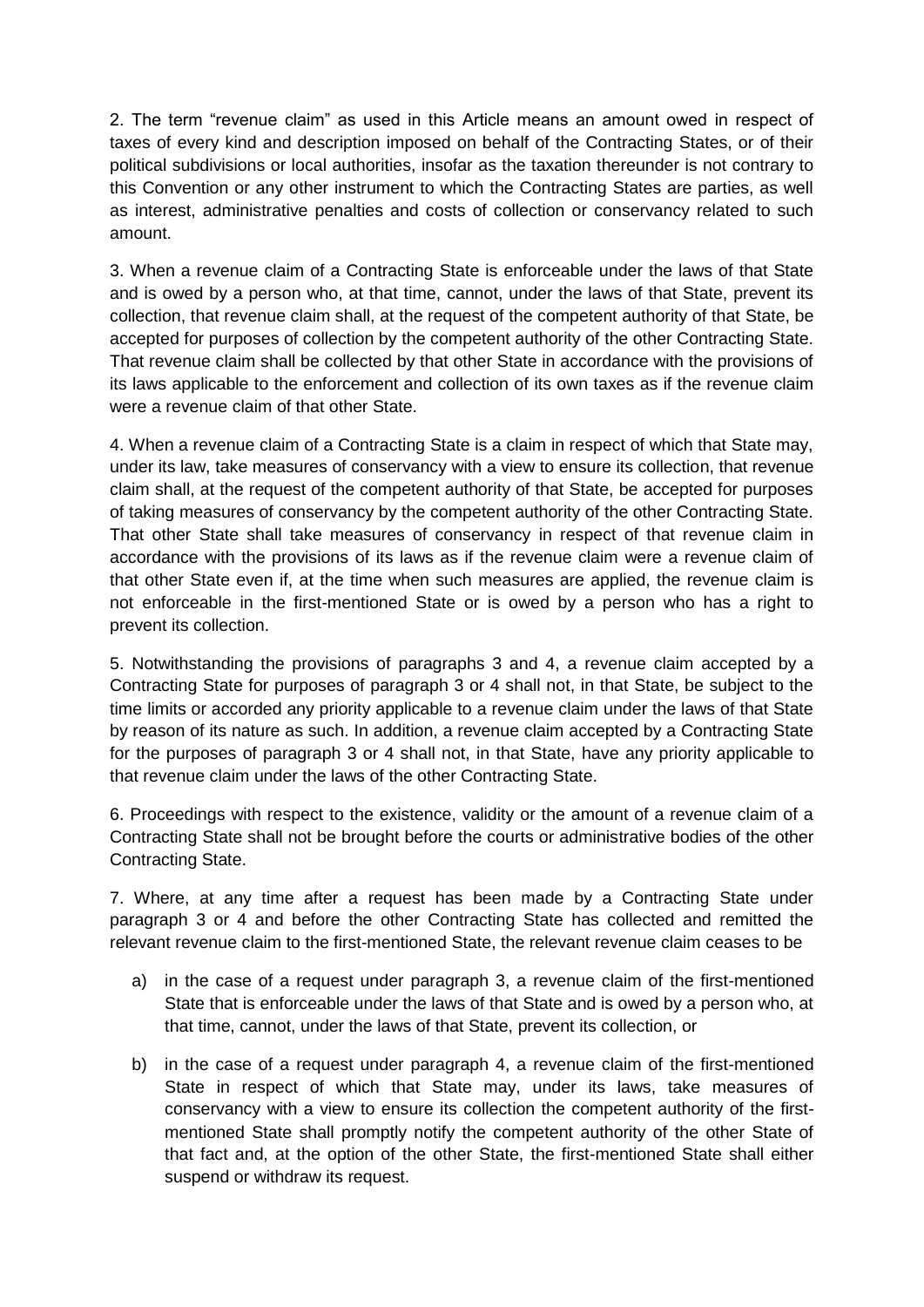8. In no case shall the provisions of this Article be construed so as to impose on a Contracting State the obligation:

- a) to carry out administrative measures at variance with the laws and administrative practice of that or of the other Contracting State;
- b) to carry out measures which would be contrary to public policy (ordre public);
- c) to provide assistance if the other Contracting State has not pursued all reasonable measures of collection or conservancy, as the case may be, available under its laws or administrative practice;
- d) to provide assistance in those cases where the administrative burden for that State is clearly disproportionate to the benefit to be derived by the other Contracting State.

### Article 27

## MEMBERS OF DIPLOMATIC MISSIONS AND CONSULAR POSTS

1. Nothing in this Convention shall affect the fiscal privileges of members of diplomatic missions or consular posts under the general rules of international law or under the provisions of special agreements.

2. Insofar as, due to fiscal privileges granted to members of diplomatic missions and consular posts under the general rules of international law or under the provisions of special international agreements, income is not subject to tax in the receiving State, the right to tax shall be reserved to the sending State.

*The following paragraph 1 of Article 7 of the MLI applies and supersedes the provisions of this Convention:*

> ARTICLE 7 OF THE MLL – PREVENTION OF TREATY ABUSE (*Principal purposes test provision)*

Notwithstanding any provisions of *the Convention*, a benefit under *the Convention* shall not be granted in respect of an item of *income* if it is reasonable to conclude, having regard to all relevant facts and circumstances, that obtaining that benefit was one of the principal purposes of any arrangement or transaction that resulted directly or indirectly in that benefit, unless it is established that granting that benefit in these circumstances would be in accordance with the object and purpose of the relevant provisions of *the Convention*.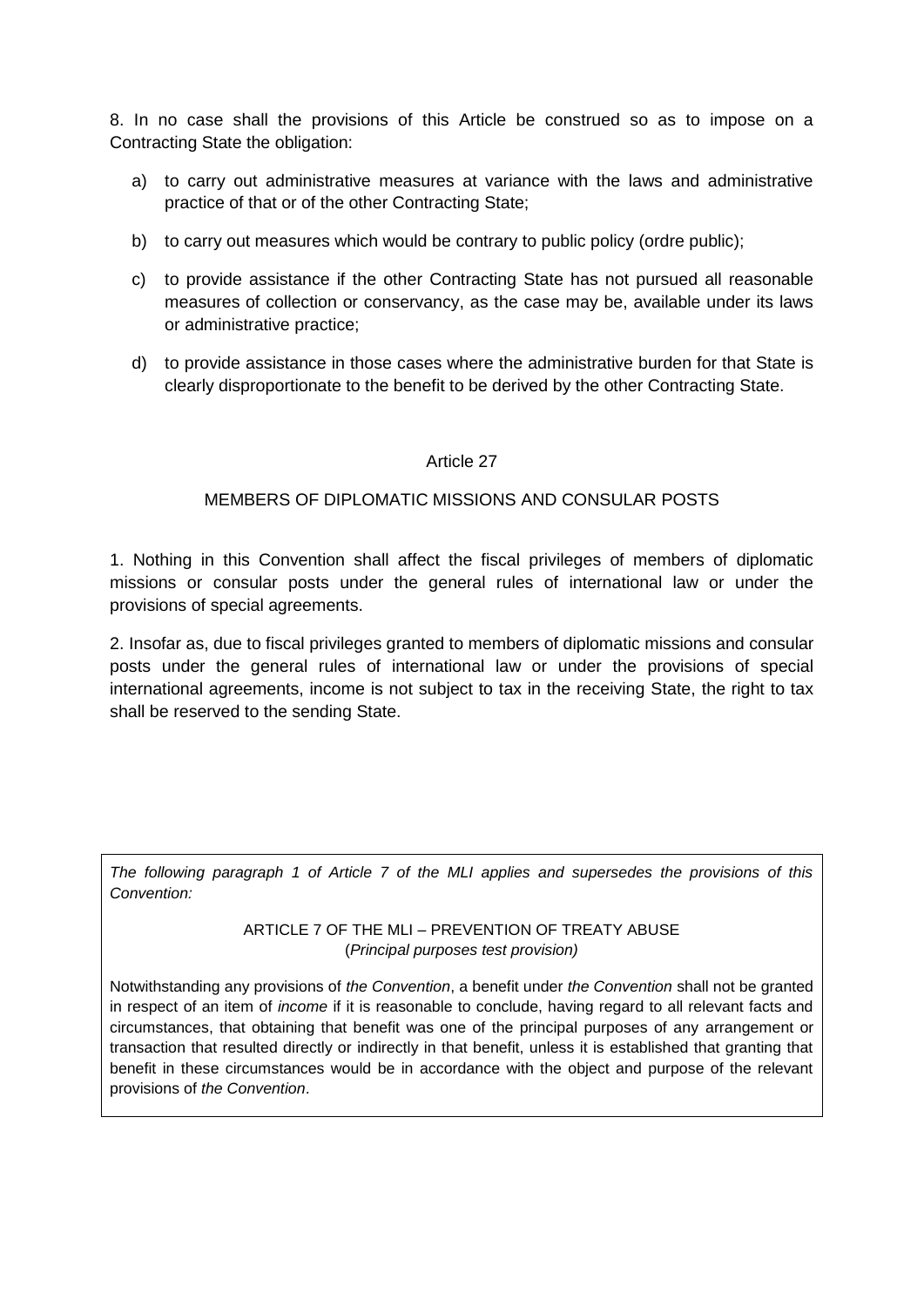### CHAPTER VI FINAL PROVISIONS

## Article 28

## ENTRY INTO FORCE

1. The Contracting States shall notify each other in writing, through diplomatic channels, that the procedures required by its law for the entry into force of this Convention have been satisfied. The Convention shall enter into force on the date of receipt of the last notification.

2. This Convention shall be applicable:

- a) in respect of taxes withheld at source, to income derived on or after 1 January of the calendar year next following the year in which the Convention enters into force;
- b) in respect of other taxes on income, to taxes chargeable for any taxable year beginning on or after 1 January of the calendar year next following the year in which the Convention enters into force.

3. The Convention between the Kingdom of Norway and the Socialist Federal Republic of Yugoslavia for the Avoidance of Double Taxation with Respect to Taxes on Income and Capital signed at Oslo, on 1st September 1983, shall in relation between the Kingdom of Norway and the Republic of Slovenia cease to be applicable on the date on which this Convention becomes applicable.

### Article 29

# **TERMINATION**

This Convention shall remain in force until terminated by a Contracting State. Either Contracting State may terminate the Convention, through diplomatic channels, by giving written notice of termination at least six months before the end of any calendar year following after the period of five years from the date on which the Convention enters into force. In such event, the Convention shall cease to have effect:

- a) in respect of taxes withheld at source, to income derived on or after 1 January of the calendar year next following the year in which the notice is given;
- b) in respect of other taxes on income, to taxes chargeable for any taxable year beginning on or after 1 January of the calendar year next following the year in which the notice is given.

In witness whereof the undersigned, duly authorised thereto by their respective Governments, have signed this Convention.